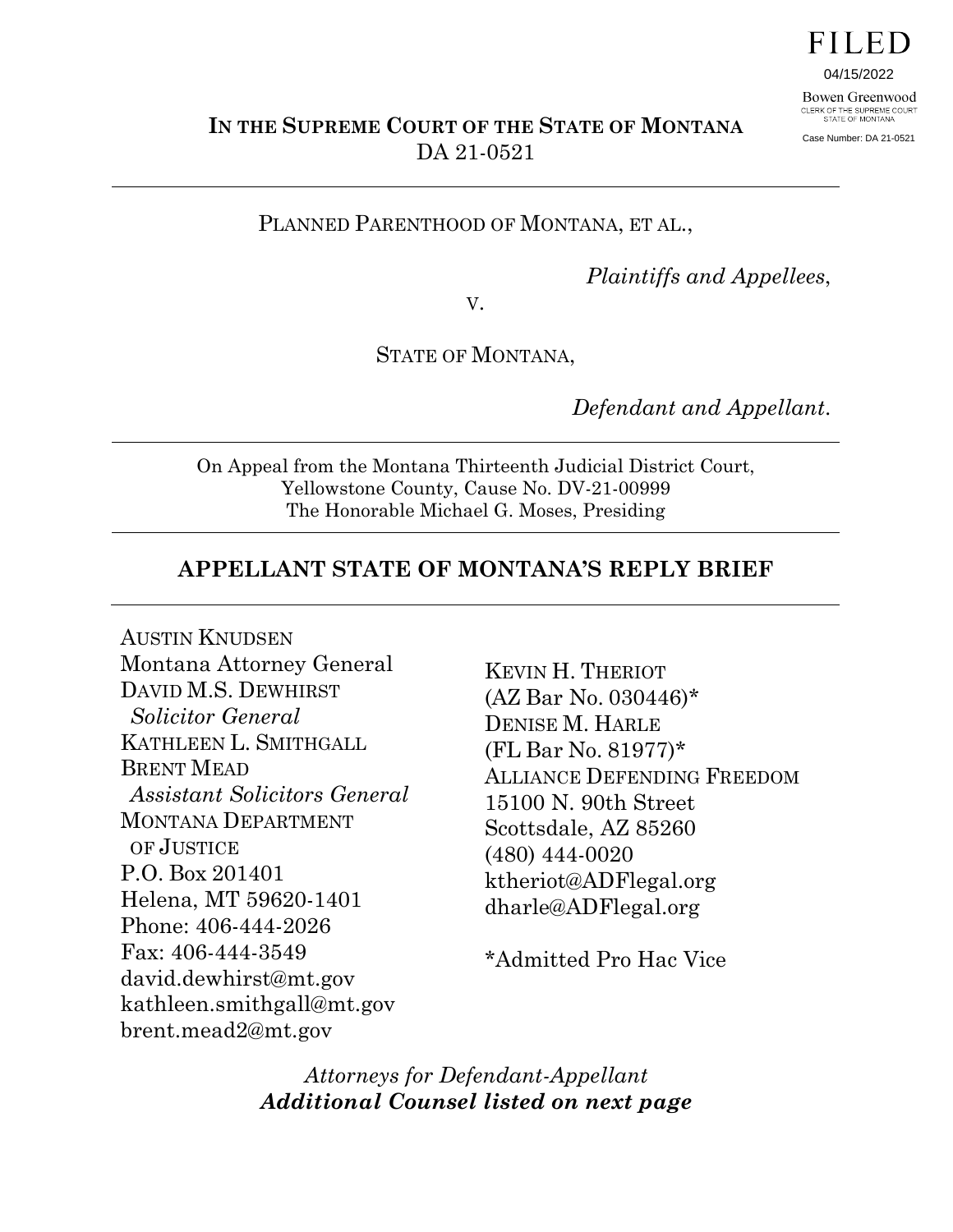RAPH GRAYBILL GRAYBILL LAW FIRM, PC 300 4th Street North PO Box 3586 Great Falls, MT 59403 rgraybill@silverstatelaw.net

ALAN SCHOENFELD\* MICHEL NICOLE DIAMOND WILMER CUTLER PICKERING HALE & DORR LLP 7 World Trade Center 250 Greenwich Street New York, NY 10007 alan.schoenfeld@wilmerhale.com michelle.diamond@wilmerhale.com

GENE R. JARUSSI 1631 Zimmerman Tr., Ste. 1 Billings, MT 59102 gene@lawmontana.com

ALICE CLAPMAN\* PLANNED PARENTHOOD FEDERATION OF AMERICA, INC. 1110 Vermont Ave., NW Ste. 300 Washington, DC 20005 alice.clapman@ppfa.org

KIMBERLY PARKER\* NICOLE RABNER\* WILMER CUTLER PICKERING HALE & DORR LLP 1875 Pennsylvania Avenue NW Washington, DC 20006 kimberly.parker@wilmerhale.com nicole.rabner@wilmerhale.com

HANA BAJRAMOVIC\* PLANNED PARENTHOOD FEDERATION OF AMERICA, INC. 123 William St., 9th Floor New York, NY 10038 hana.bajramovic@ppfa.org

*\*Admitted Pro Hac Vice*

*Attorneys for Plaintiffs-Appellees*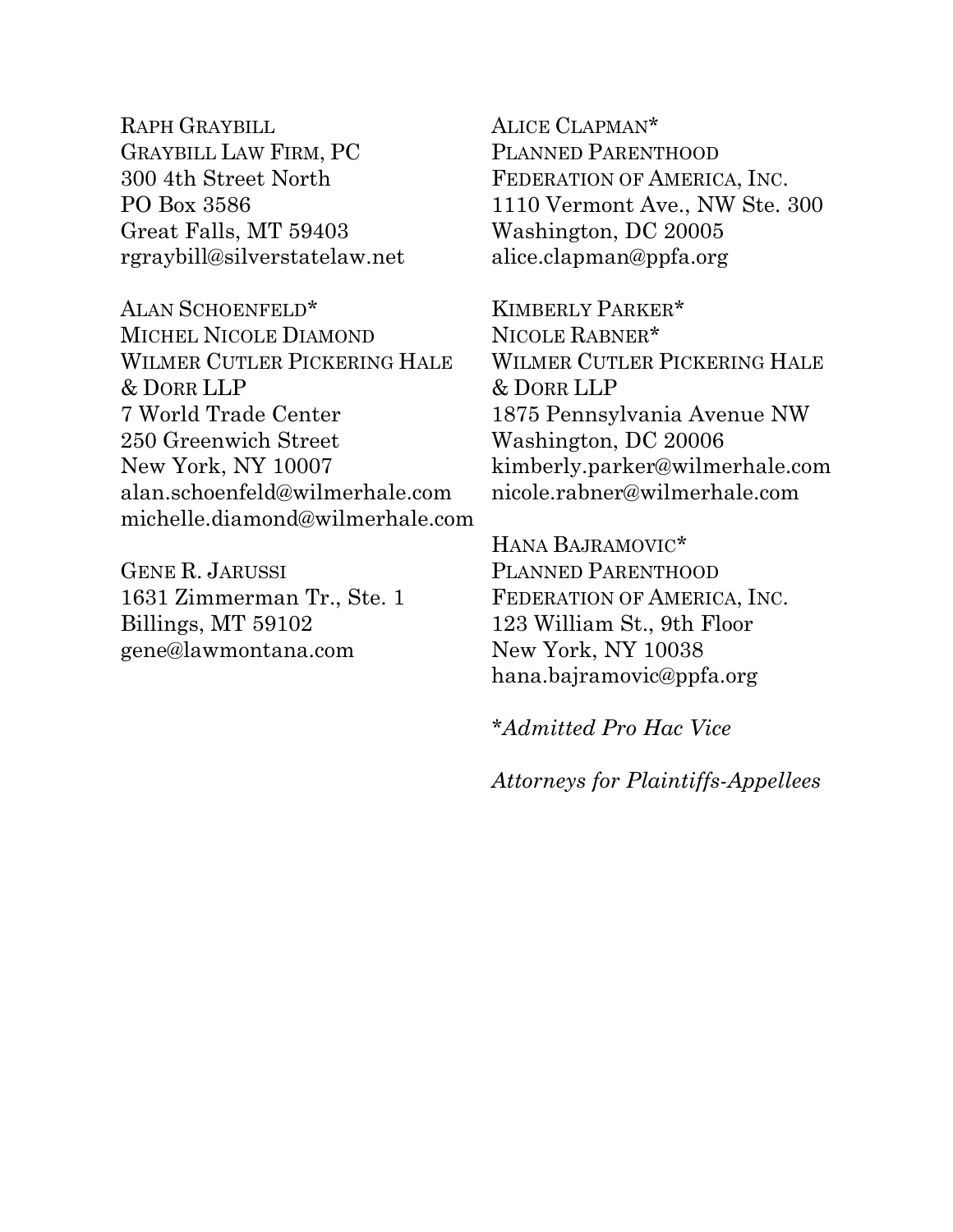# **TABLE OF CONTENTS**

| $\mathbf{I}$ .                                                      |
|---------------------------------------------------------------------|
| П.                                                                  |
| III. The district court improperly subjected each challenged law to |
| IV. The district court abused its discretion by enjoining HB 136,   |
| A. HB 136 doesn't prohibit pre-viability abortions, but even if     |
|                                                                     |
|                                                                     |
|                                                                     |
|                                                                     |
|                                                                     |
|                                                                     |
|                                                                     |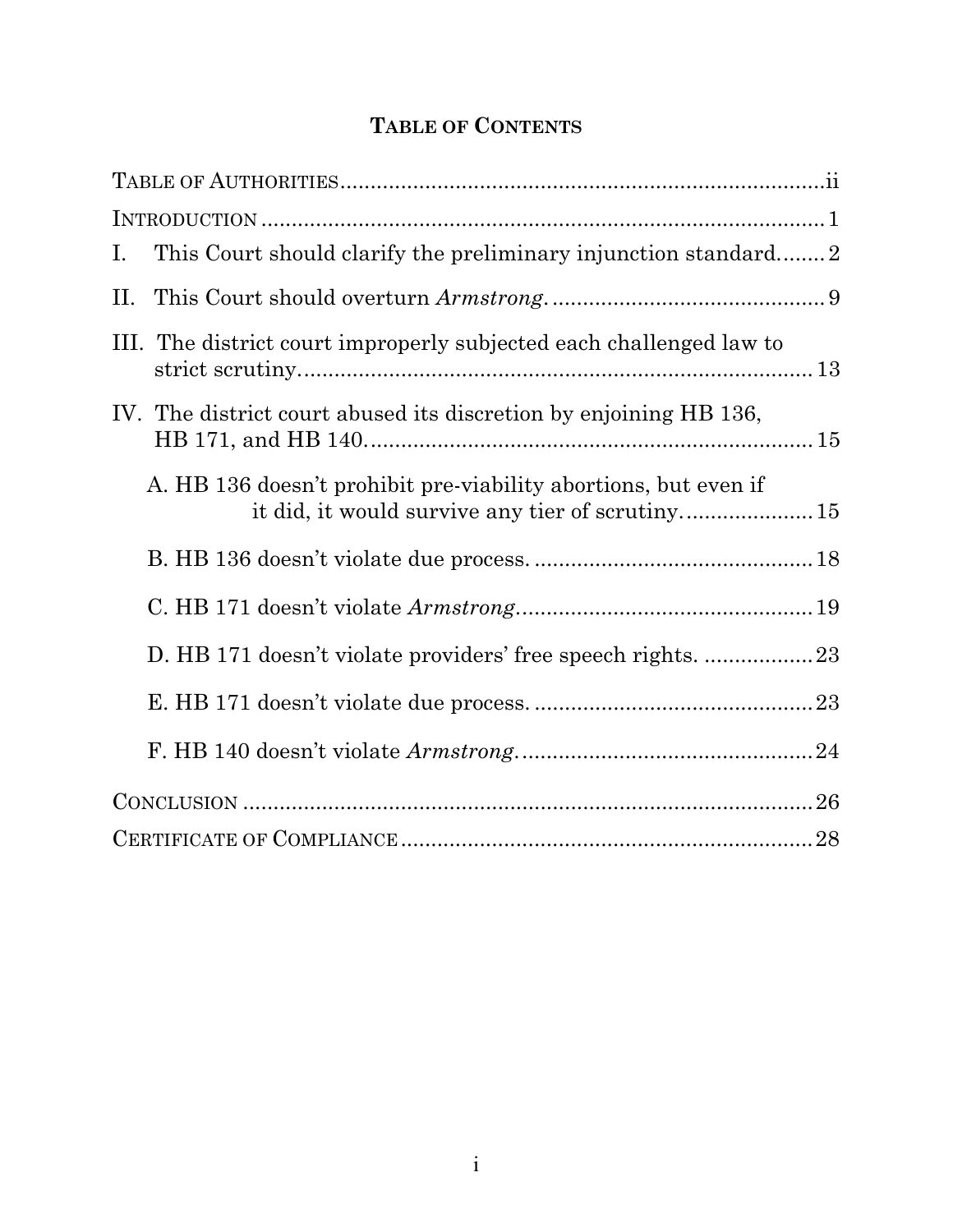# **TABLE OF AUTHORITIES**

### **Cases**

| Armstrong v. State,                    |
|----------------------------------------|
| BAM Ventures, LLC v. Schifferman,      |
| Bye v. Somont Oil Co.,                 |
| City of Billings v. Cnty. Water Dist., |
| Doe v. Woodahl,                        |
| Driscoll v. Stapleton,                 |
| Hernandez v. Bd. of Cnty. Comm'rs,     |
| M.H. v. Montana High Sch. Ass'n,       |
| Mont. Auto. Ass'n v. Greely,           |
| Nelson v. City of Billings,            |
| Planned Parenthood v. Casey,           |
| Porter v. $K \& S \, P^* \,$ ship,     |
| Rohlfs v. Klemenhagen, LLC,            |
| State v. Allen,                        |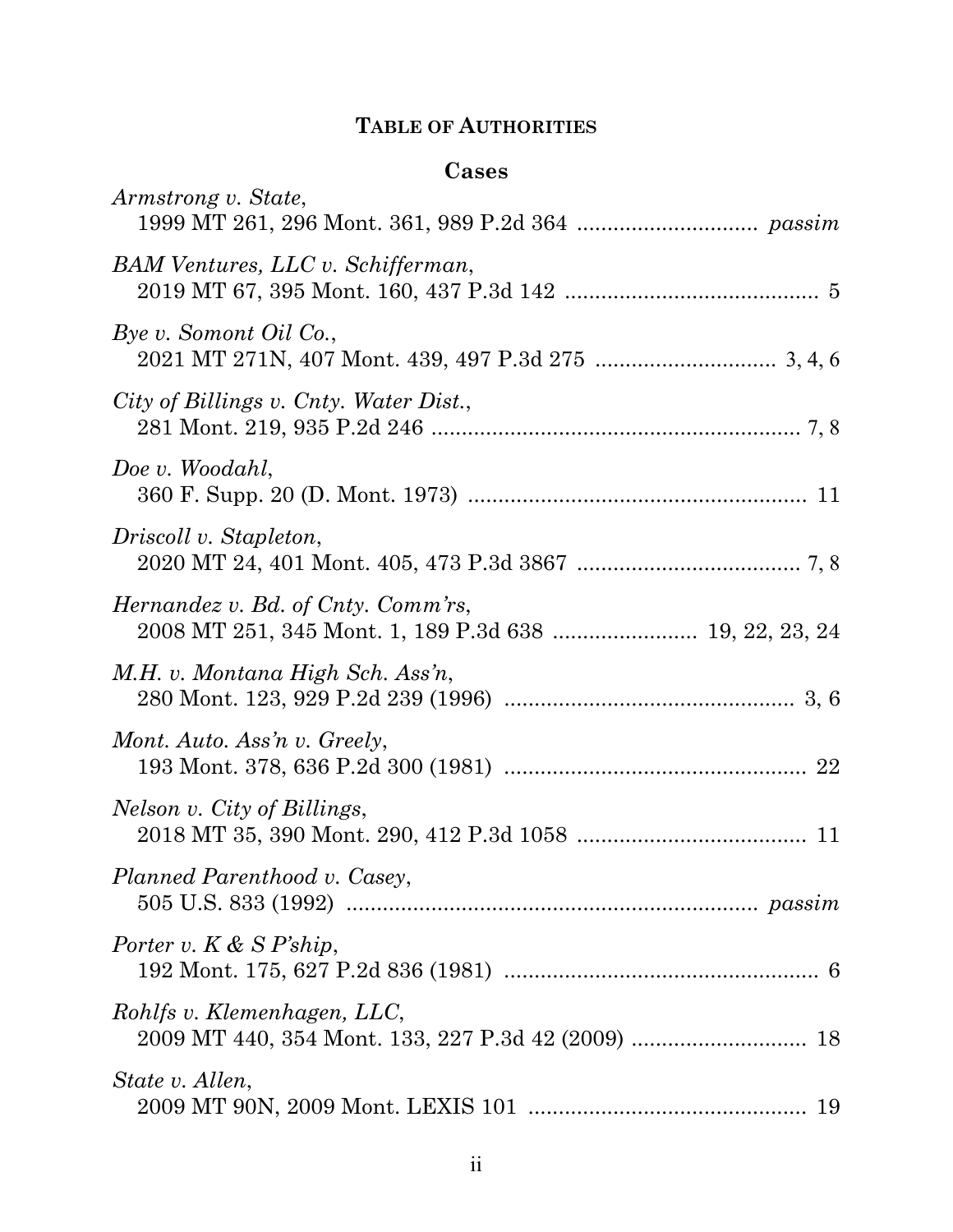| Sweet Grass Farms, Ltd. v. Bd. of Cnty. Comm'rs, |
|--------------------------------------------------|
| Weems v. State,                                  |
| Wiser v. State,                                  |
| Yockey v. Kearns Props., LLC,                    |

## **OTHER AUTHORITIES**

### MONTANA CODE ANNOTATED

### MONTANA CONSTITUTION

### PUBLICATIONS

## **MISCELLANEOUS**

|--|--|--|--|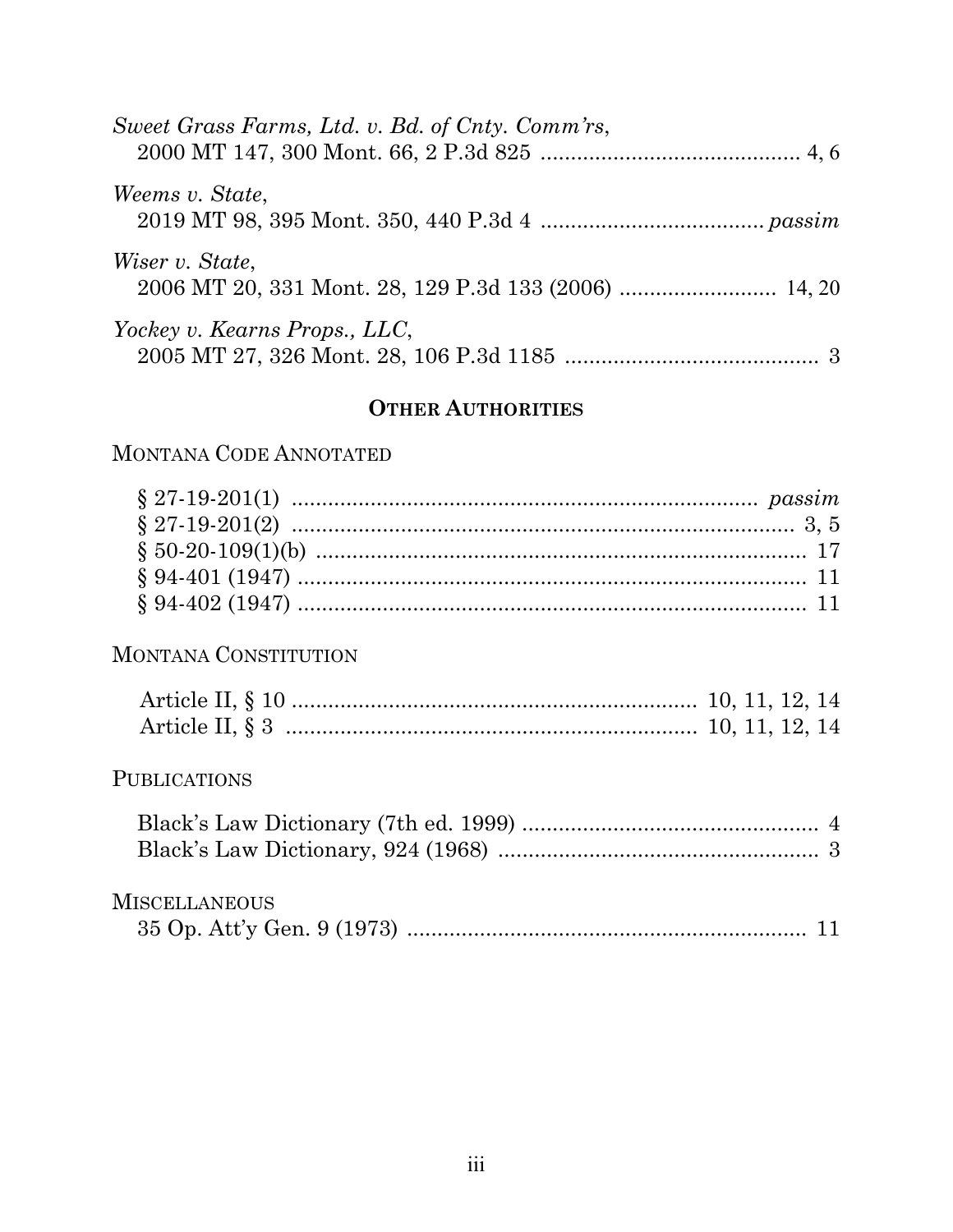#### **INTRODUCTION**

 This case is about integrity. The integrity of unborn human lives and the medical profession, to be sure. But the integrity of the judiciary, too. Judges neither make nor unmake democratically enacted laws. But the unsettled, murky preliminary injunction standard allows lower courts to haphazardly veto laws that plaintiffs complain—but never demonstrate—violate their rights.

Speaking of "rights"—*Armstrong*. Twenty-three years ago, in an act of pure, unbridled judicial activism, this Court made up a state constitutional right to abortion. No reasonable argument justifies the decision. The Constitution is silent and—according to all the historical and contextual evidence—*intentionally* silent on abortion. That issue was emphatically and affirmatively entrusted to the Legislature—not the Courts. It's time for *Armstrong* to go.

And after Plaintiffs' and amici's briefing, it's clear that the district court simply rubber-stamped their arguments. HB 136, HB 171, and HB 140 are commonsense health and safety laws. Under any standard including *Armstrong*—plaintiffs failed to meet their burden. The district court not only adopted Plaintiffs' arguments uncritically, it ignored the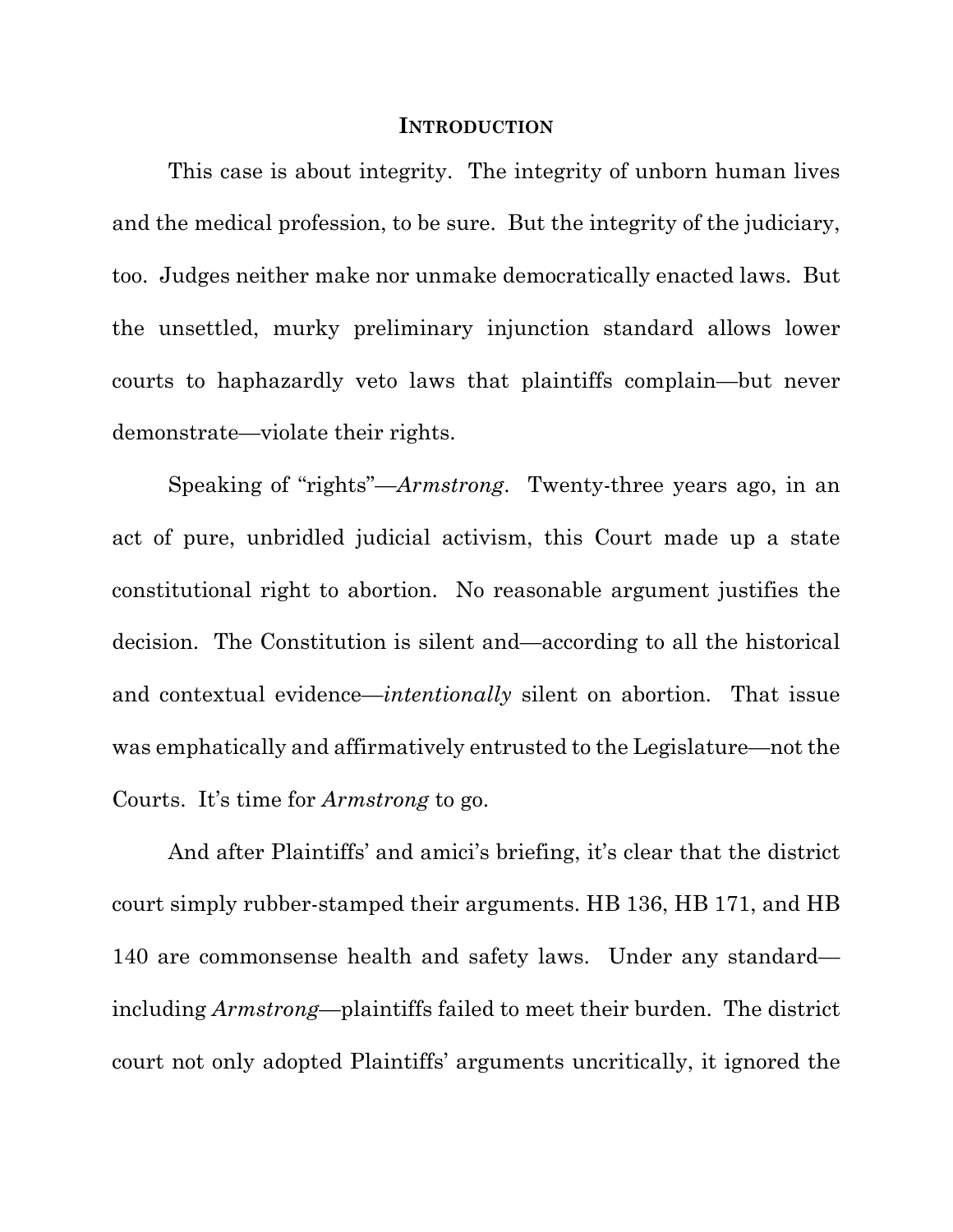State's trove of counter-evidence that eviscerate those arguments. The decision below was a manifest abuse of discretion.

This Court should, therefore, immediately vacate the preliminary injunctions and permit these life-saving laws to go into effect.

### **I. This Court should clarify the preliminary injunction standard.**

Most plaintiffs—like those here—seek preliminary injunctions under MCA §§ 27-19-201(1) and (2), yet district courts consistently fail to apply those statutory standards correctly. The court below perfectly exhibits the disarray: it understands the statute to impose a burden on movants that amounts to little more than ensuring their pleadings mention "fundamental rights." But the unsurprising result preliminary injunctions on-demand—perverts the law and unjustifiably displaces State laws. It's time for this Court to step in, reaffirm its prior holdings, clarify the standards, and re-kilter the subtle separation-ofpowers problem the lower courts have precipitated.

1. Below, the court accused the State of concocting "additional elements" in the preliminary injunction standard. App.A. 15 n.2. Plaintiffs argue the same on appeal. PPMT.Br 13–16. But that's not so. The State merely seeks enforcement of the elements that already exist.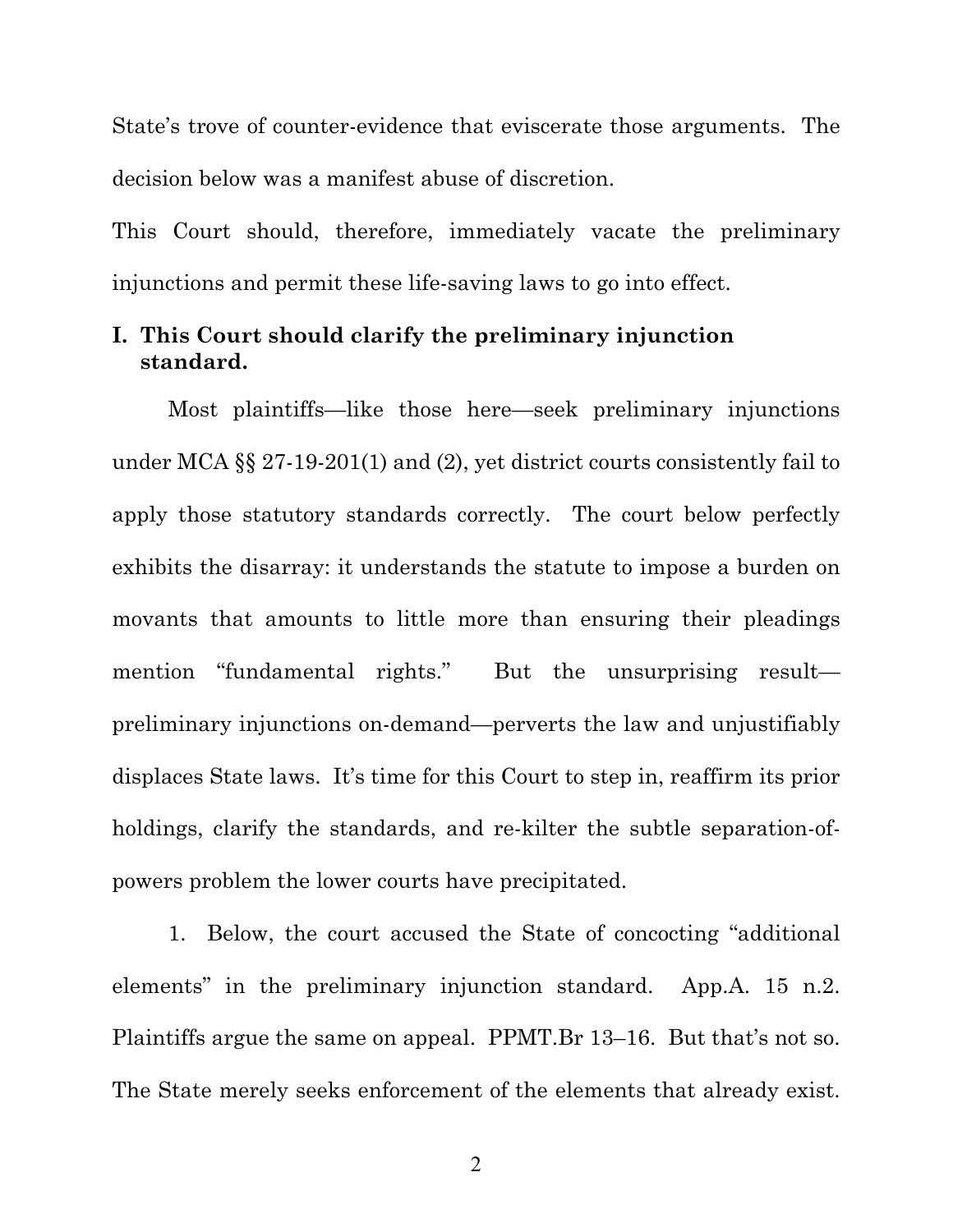According to *this* Court, obtaining a preliminary injunction under MCA § 27-19-201(1) requires a showing of "'likelihood of success on [the] merits.'" *M.H. v. Mont. High Sch. Ass'n*, 280 Mont. 123, 135, 929 P.2d 239, 247 (1996). Courts need not decide "the ultimate merits of the action," but must nevertheless determine "whether a sufficient case has been made out to warrant the preservation of … rights." *Porter v. K & S P'ship*, 192 Mont. 175, 183, 627 P.2d 836, 840 (1981); *see also Yockey v. Kearns Props., LLC*, 2005 MT 27, ¶ 20, 326 Mont. 28, 106 P.3d 1185; *Bye v. Somont Oil Co.*, 2021 MT 271N, ¶ 11, 407 Mont. 439, 497 P.3d 275. To determine whether a sufficient case has been made, courts must consider the evidence and determine that "*the applicant is likely to succeed on … her underlying claim*." *M.H.*, 280 Mont. at 136, 929 P.2d at 247 (emphasis added). That's what MCA § 27-19-201(1) requires.

Because MCA  $\S$  27-19-201(1) and (2) are "not unrelated," that requirement corresponds to the showing demanded by MCA § 27-19- 201(2). *M.H.*, 280 Mont. at 135, 929 P.2d at 247. If an applicant is likely to succeed on her claim, she will, "as a result … suffer a 'wrong or damage done to … [her] rights.'" *Id.* at 136, 929 P.2d at 247 (quoting Black's Law Dictionary, 924 (1968)). Similarly, to find irreparable harm based on the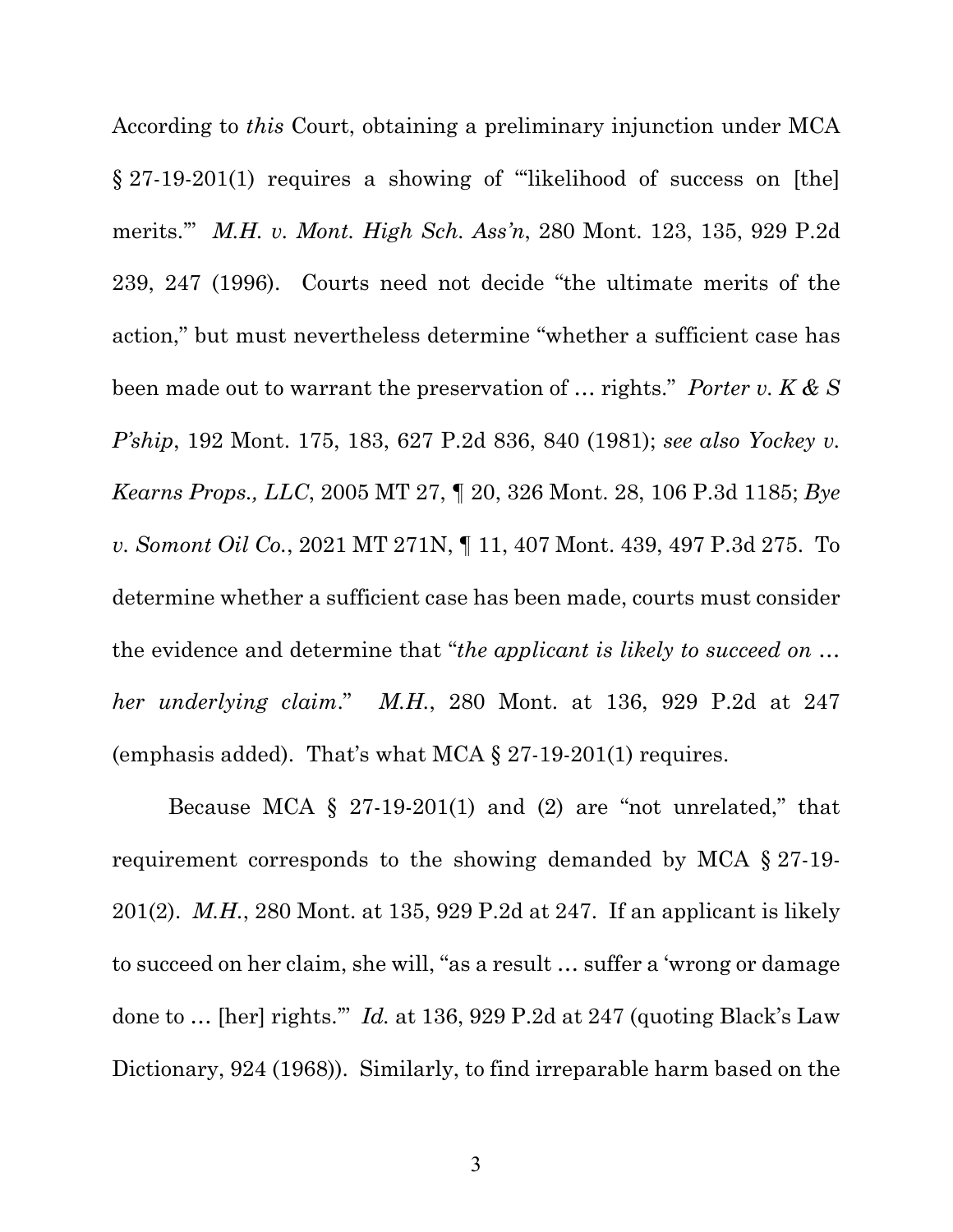alleged deprivation of a constitutional right, a court must necessarily determine that the applicant is likely to succeed on the merits of her constitutional deprivation claim. *Id.*; *Sweet Grass Farms, Ltd. v. Bd. of Cnty. Comm'rs*, 2000 MT 147, ¶ 26, 300 Mont. 66, 2 P.3d 825 (requiring a "sufficient showing of a material injury"); *Bye*, ¶ 16 (requiring a showing that the injury is "great or irreparable"); *Weems v. State*, 2019 MT 98, ¶ 25, 395 Mont. 350, 440 P.3d 4 (considering the parties' evidence even under a subsection (2) analysis); *id.* ¶ 30 (Rice, J., concurring) (noting that courts cannot simply assume events will unfold how Plaintiffs predict).

Two important takeaways emerge from these observations. First, MCA §§ 27-19-201(1) and (2) are disjunctive, but both require a showing that the applicant is at least likely to succeed on her claims. And second, satisfying these standards requires more than merely alleging constitutional injuries. State.Br. 7–8; *see also prima facie*, Black's Law Dictionary (7th ed. 1999).

2. Eager to maintain the watered-down standard the court employed below, however, Plaintiffs take the trusted tack of simply refusing to engage with the State's arguments on the meaning of "prima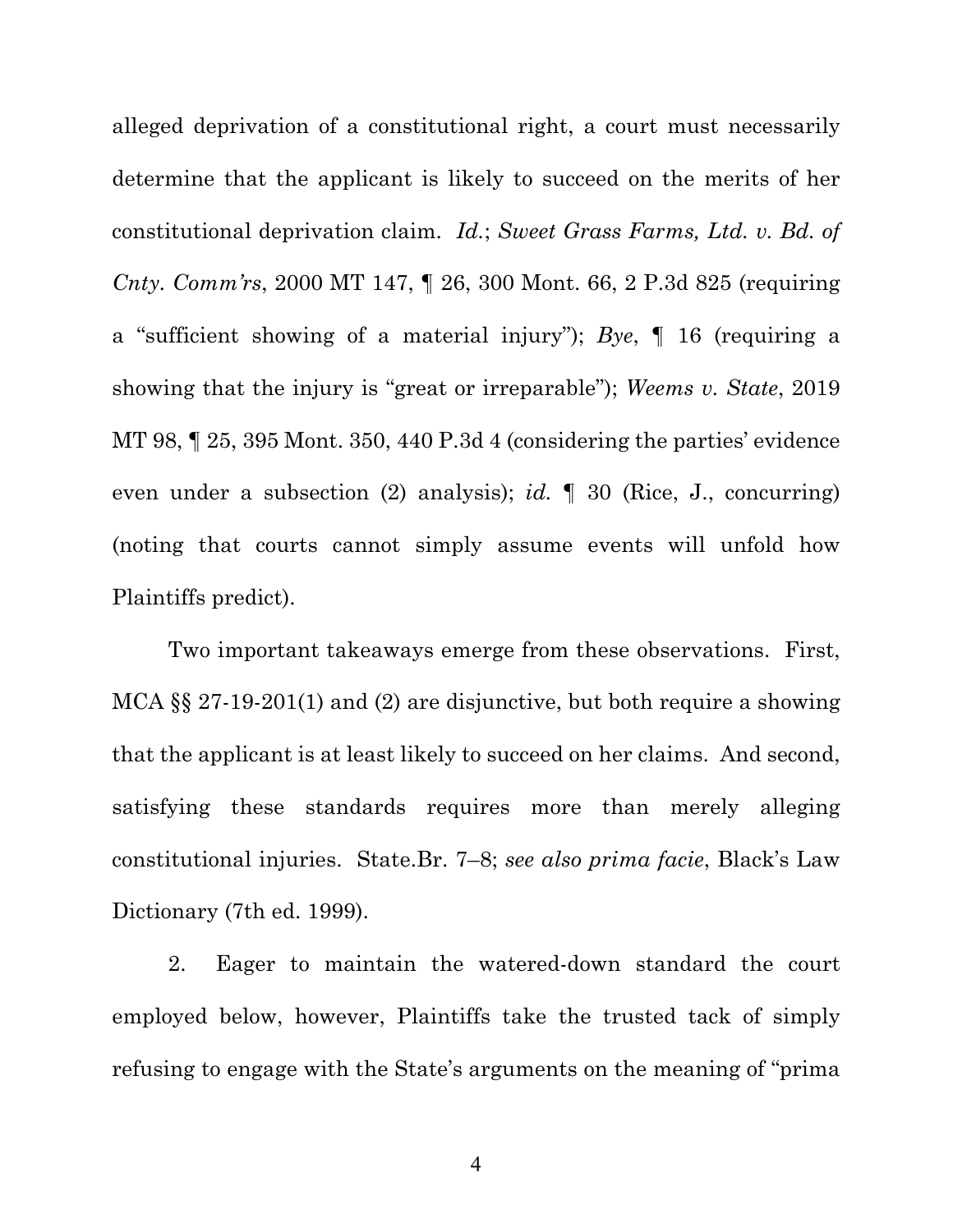facie" vis a vis MCA  $\S$  27-19-201(1) and (2). They instead repeat "prima" facie" and quote extensively from this Court's catalogue of "prima facie" mentions. PPMT.Br 13–16. Never do Plaintiffs grapple with the State's arguments about what "prima facie" actually means *in those cases*.

It's clear Plaintiffs believe the magic words, "prima facie," reduce their burden considerably. Plaintiffs point to *BAM Ventures, LLC v. Schifferman*, 2019 MT 67, 395 Mont. 160, 437 P.3d 142. But the *BAM* Court found MCA  $\S 27-19-201(2)$  is satisfied only when it appears that the continuation of an act would produce an irreparable injury. *BAM*, ¶ 15; PPMT.Br 13. "[A]ll requests for preliminary injunctive relief require some *demonstration* of threatened harm or injury." *Id.*, ¶ 16.

Plaintiffs interpret "demonstration" to mean the act of putting words on paper. Indeed, in their one, brief foray into the meaning of "prima facie," they argue that "appears … entitled to" means "prima facie" and confidently conclude that this "decides the question." PPMT.Br 13–14. They then recite Black's definition of "prima facie" (so did the State) and arrive at their analytical conclusion: the requisite burden requires only the appearance of a violation of constitutional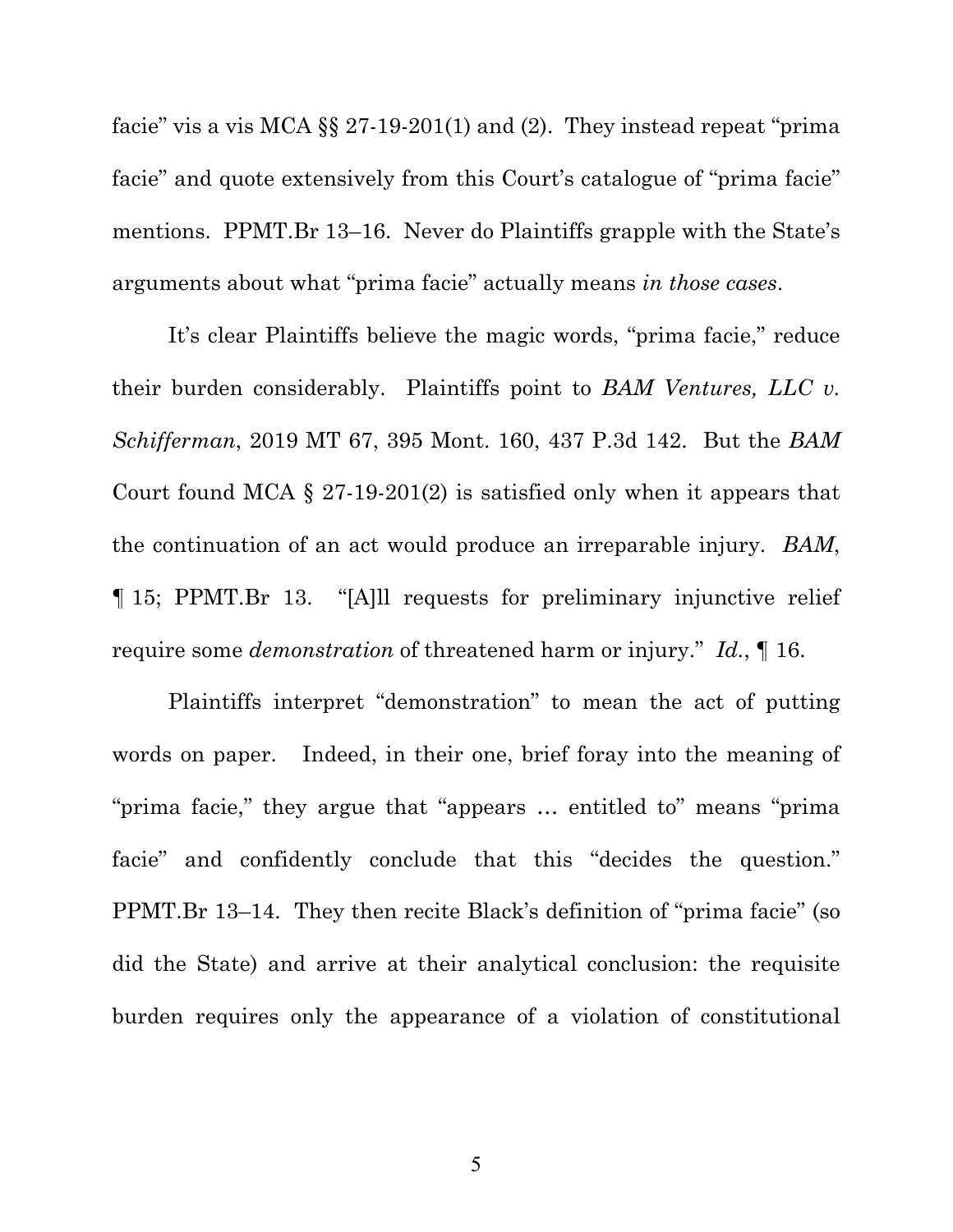rights. *Id.*1 That's wrong, of course, because it ignores this Court's directly contrary holdings in *M.H.*, *Sweet Grass Farms*, *Bye*, and *Weems*, discussed above.

And as discussed in the State's Opening Brief, "prima facie" only establishes a fact or presumption until its rebutted, like the State did below. *See* State.Br. 9 n.1; *see also Porter*, 192 Mont. at 182, 627 P.2d at 840 (concluding that the defendant successfully rebutted the prima facie case at the preliminary injunction stage). If Plaintiffs were right about the standard, why would the State ever provide rebuttal evidence at the preliminary injunction stage? It would be ignored entirely (as it was below) because Plaintiffs could procure a preliminary injunction by merely alleging a constitutional violation. This Court's cases—including *BAM*—uniformly reject this.

<sup>1</sup> Plaintiffs assure the Court this doesn't "allow plaintiffs to obtain relief based on mere allegations." PPMT.Br.13.n.5. But that's precisely what their argument means. PPMT.Br.15 (arguing they "are required to establish *only* a prima facie case) (emphasis added). And that's what happened below. The suggestion that the district court engaged in "exhaustive analysis" of the arguments and evidence belies reality. More on that below.

Separately, if—in an effort divine the applicable standard—both parties are consulting dictionaries to define *this Court's gloss* on statutory language, the State respectfully suggests that it's probably time to polish up the relevant jurisprudence.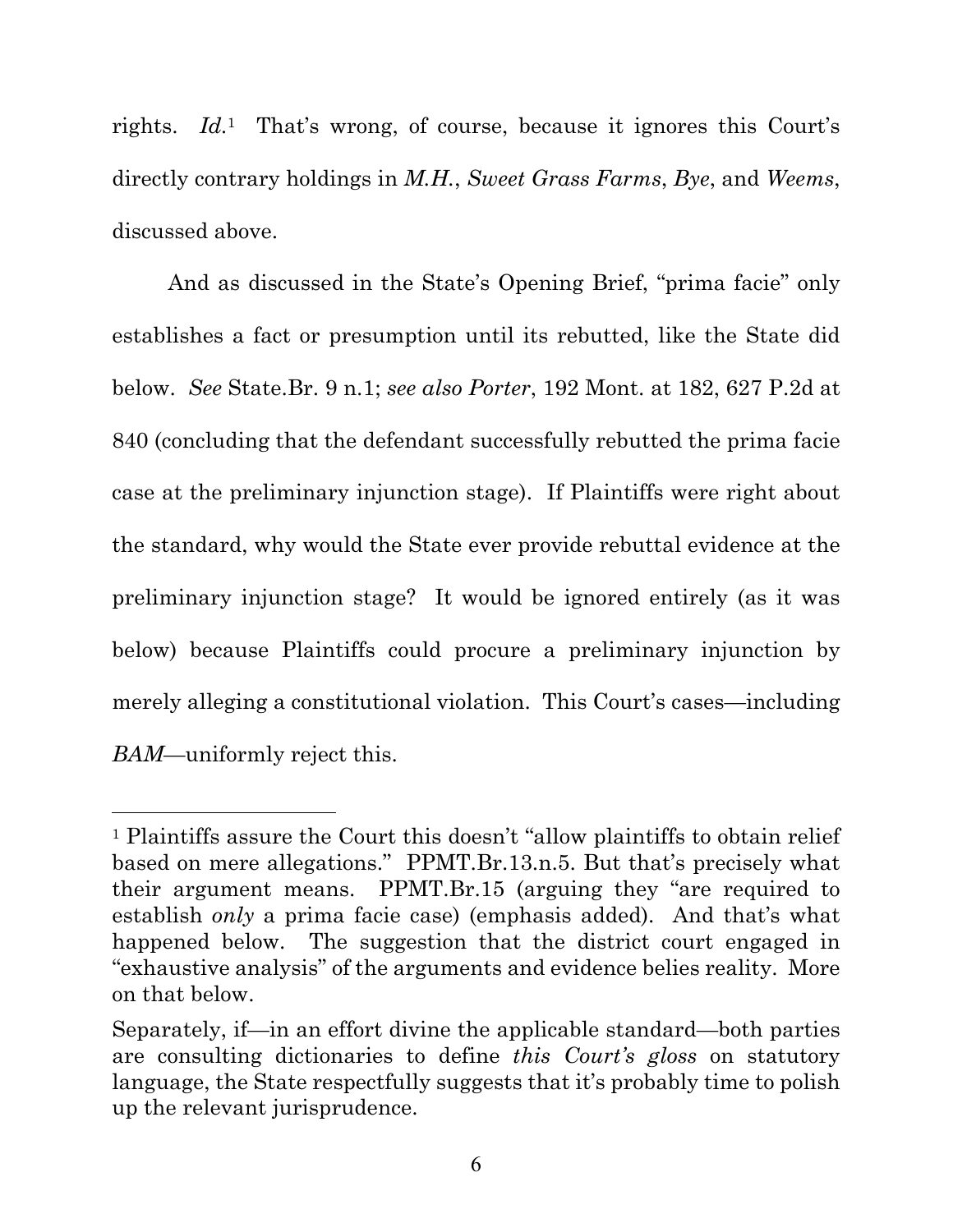3. Plaintiffs' burdenless standard, readily employed by the district court, also entirely writes off the presumption of constitutionality, which applies—in some form—*at every stage of a constitutional challenge*. *See City of Billings v. Cnty. Water Dist.*, 281 Mont. 219, 231, 935 P.2d 246, 253 (1997); *See also Driscoll*, 2020 MT 247, ¶¶ 37, 51, 401 Mont.405, 473 P.3d 386 (Sandefur, J., dissenting); *Weems*, ¶¶ 34–35 (Rice, J., dissenting). Plaintiffs counter by boldly brandishing a legal principle the State doesn't dispute: that applicants need not sustain their "ultimate burden" of proving a statute unconstitutional beyond a reasonable doubt at the preliminary injunction stage. PPMT.Br 13 (quoting *Weems*, ¶ 18 n.4; citing *Driscoll*, ¶ 16). The State's argument here is simple. Plaintiffs' "ultimate burden" on the merits requires them to prove that each of the challenged laws are unconstitutional beyond a reasonable doubt. But to obtain a preliminary injunction under MCA §§ 27-19- 201(1) or (2), Plaintiffs must demonstrate they are *likely to prove* that the challenged laws are unconstitutional *beyond a reasonable doubt*.2 Even at the preliminary injunction stage, the presumption of constitutionality

<sup>2</sup> The State knows of no discernible legal principle that strips a statute of its presumptive constitutionality at the preliminary injunction stage and then restores it at the merits stage.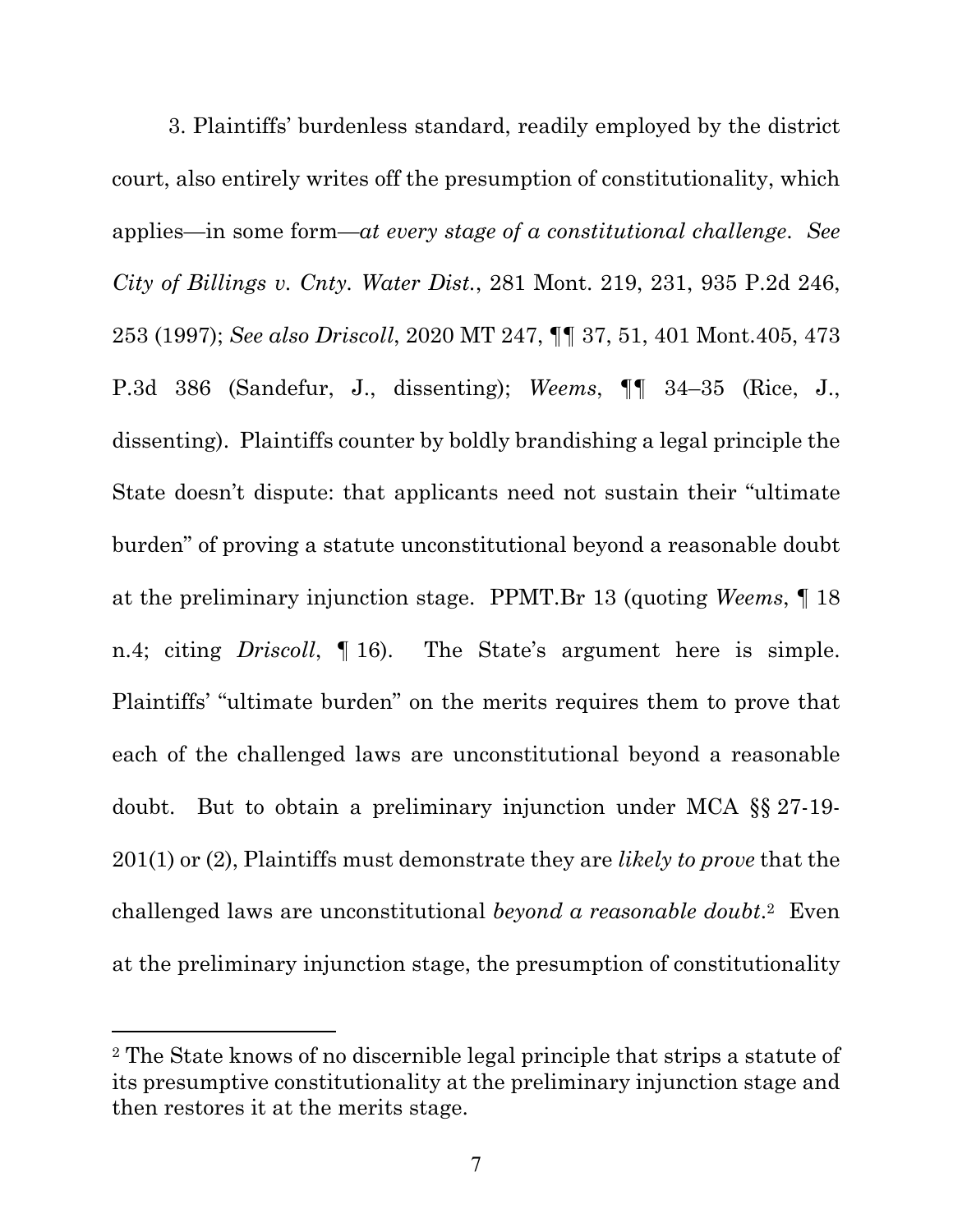raises the standard an applicant must meet. Likelihood of success on the merits requires more in a constitutional challenge because the ultimate claim requires more.

Plaintiffs counterintuitively argue that the preliminary injunction standard should be *less* burdensome in constitutional challenges because important rights may be at stake. PPMT.Br 15–16. That's certainly a Plaintiff-centric position, but it's not the law—at least not according to this Court. *See City of Billings*, 281 Mont. at 231, 935 P.2d at 253; *see also Driscoll*, ¶¶ 37, 51 (Sandefur, J., dissenting); *Weems*, ¶¶ 34–35 (Rice, J., dissenting). The problem when courts ignore presumptive constitutionality at this or any stage of litigation is that it allows judges to substitute their will for that of the democratically expressed will of the People. That problem reared its head below.

 The district court bungled the preliminary injunction standard below. That's partially because the caselaw is confusing, and partially because some district courts assiduously cite precedent from this Court but then shirk any serious legal analysis. The State has articulated the standards under MCA §§ 27-19-201(1) and (2). The Court should now articulate for lowers courts—clearly and unequivocally—the proper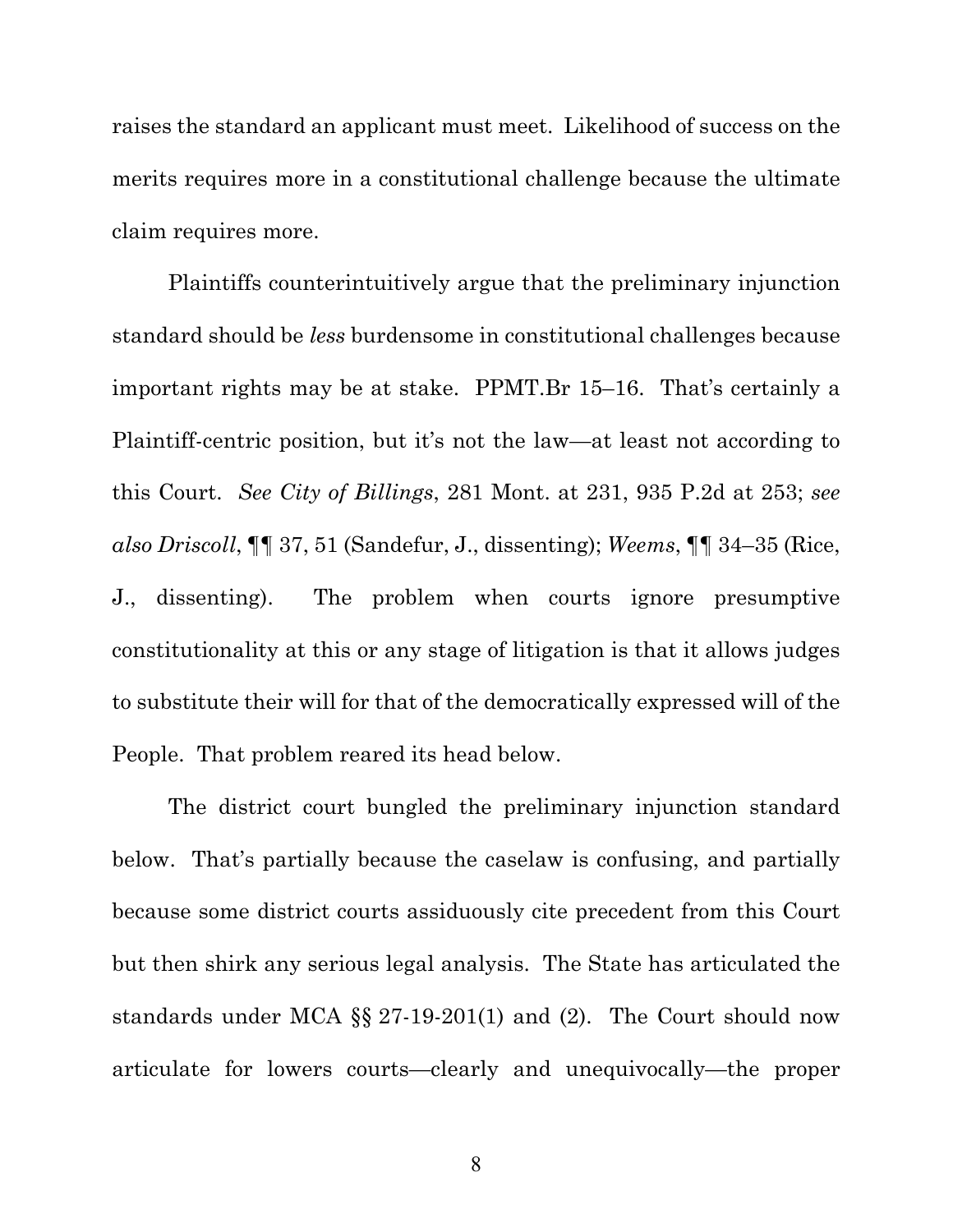preliminary injunction standard. Under the proper standard—or indeed anything like it—the Plaintiffs aren't entitled to relief. Giving it to them under an erroneous standard was an abuse of discretion.

#### **II. This Court should overturn** *Armstrong***.**

 The should Court revisit *Armstrong v. State*, 1999 MT 261, 296 Mont. 361, 989 P.2d 364, here and now. It was a manifestly wrong decision the day it was decided and has poisoned this Court's jurisprudence ever since. *See* State.Br. 15–23.

1. Despite Plaintiffs' claims to the contrary, the district court extensively—almost exclusively—relied on *Armstrong* in rendering its decision. *See* App.A 16, 17, 18, 19, 20, 21, 22, 24, 26, 31, 33; *see also supra* Section II. Importantly, overruling *Armstrong* won't resolve this case on the merits, for—as Plaintiffs repeatedly remind the Court—they've alleged violations of other fundamental rights, too.3

<sup>3</sup> Plaintiffs contend the State "accepted[ed] [*Armstrong*] as controlling authority, citing Supp.App.B, at 12. PPMT.Br., 38 n.18. If they read but one sentence more, the State expressly preserved the argument for appeal. Supp.App.B, at 13. Moreover, the district court's decision itself exhibited the inherent problems with *Armstrong*, a point the State could only raise on appeal.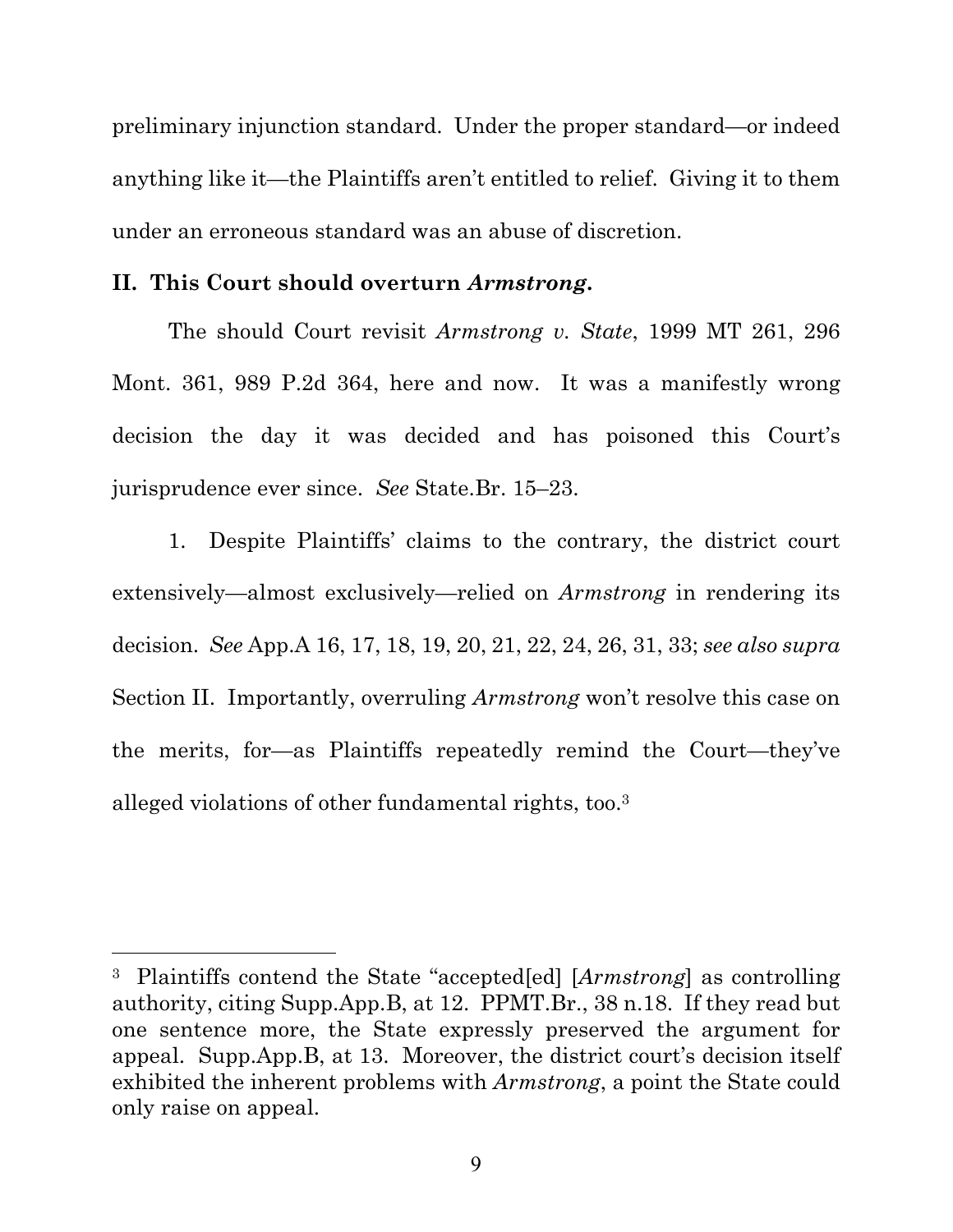And stare decisis shouldn't convince the Court to tolerate *Armstrong*'s blight on its jurisprudence one day longer. Stare decisis tends to protect reliance interests in longstanding, reasonable interpretations of textually extant rights—not those conceived entirely in the judicial imagination. State.Br. 16–23. And though Plaintiffs deem it irrelevant (without explanation), federal law still protects the ability to obtain pre-viability abortions in Montana. As Plaintiffs admit, the Court need not abide a manifestly wrong decision—whether it's been the law for 20 years or 20 minutes. PPMT.Br 38.

2. Amici Delegates attempt the remarkable: transforming their silence on abortion in 1972 into positive evidence that they intended to include the right to abortion within Article II, section 10. Delegates Br., at 16–17. First, they argue that the Bill of Rights Committee, which dealt with Article II, intended to leave the scope and meaning of the right to privacy to virtually unfettered judicial interpretation. *Id.* at 16. Next, they argue that when Delegate Dahood stated abortion "has no part at this time within the Bill of Rights of the Constitution of the State of Montana," he really meant that abortion has a part within Article II, § 10 but not Article II, § 3. *Id.* at 18–19; *but see* App.C.003, 007, 010, 012,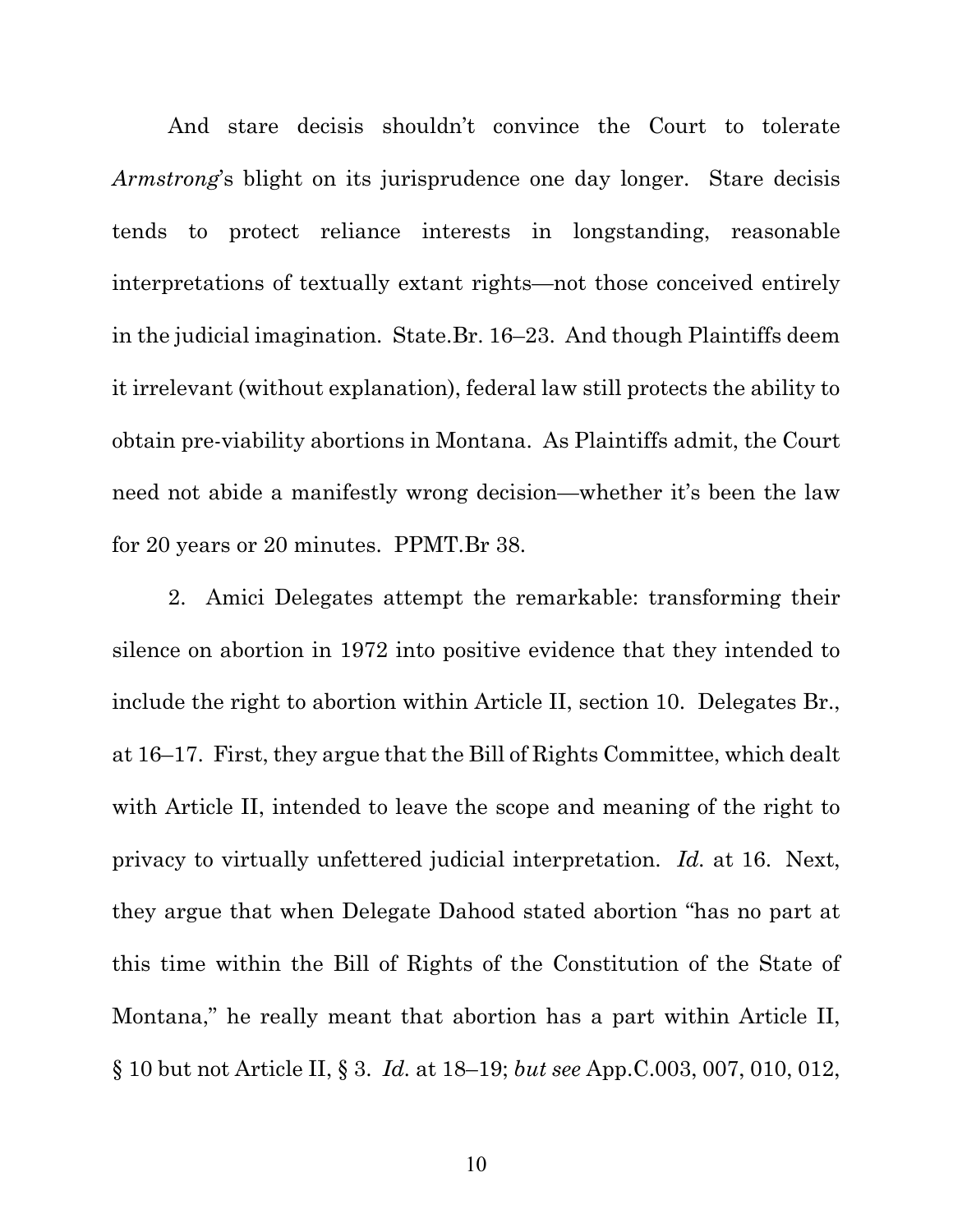041 (showing that all of Article II was considered the "Bill of Rights"). These arguments fail to convince.

This Court derives intent from the constitutional text "in light of the historical and surrounding circumstances under which the Framers drafted the Constitution …." *Nelson*, 2018 MT 35, ¶ 14. The 1972 Constitution "is not the beginning of law for the state" but instead "assumes the existence of a well understood system of law which is still to remain in force and to be administered …." *Id.*, ¶ 15. In 1972, during the constitutional convention, Montana law prohibited virtually all abortions. MCA §§ 94-401, -402 (1947); *see also* 35 Op. Att'y Gen. 9 (1973). During the convention, the *only* time abortion was mentioned was to remark that it was not a right protected by the new Bill of Rights. *See* App.C.001.4 Post-ratification, Montana continued to enforce its laws regarding abortion. *See Doe v. Woodahl*, 360 F. Supp. 20, 22 (D. Mont. 1973). The unambiguous 'historical' context surrounding abortion in

<sup>4</sup> Plaintiffs argue that because the amendment Delegate Dahood was speaking against failed, this debate is "notoriously disreputable … nonenactment history." PPMT.Br., 41. But Dahood's argument prevailed. The proposal he spoke against failed because the majority of delegates agreed with him that abortion was a legislative—not constitutional issue.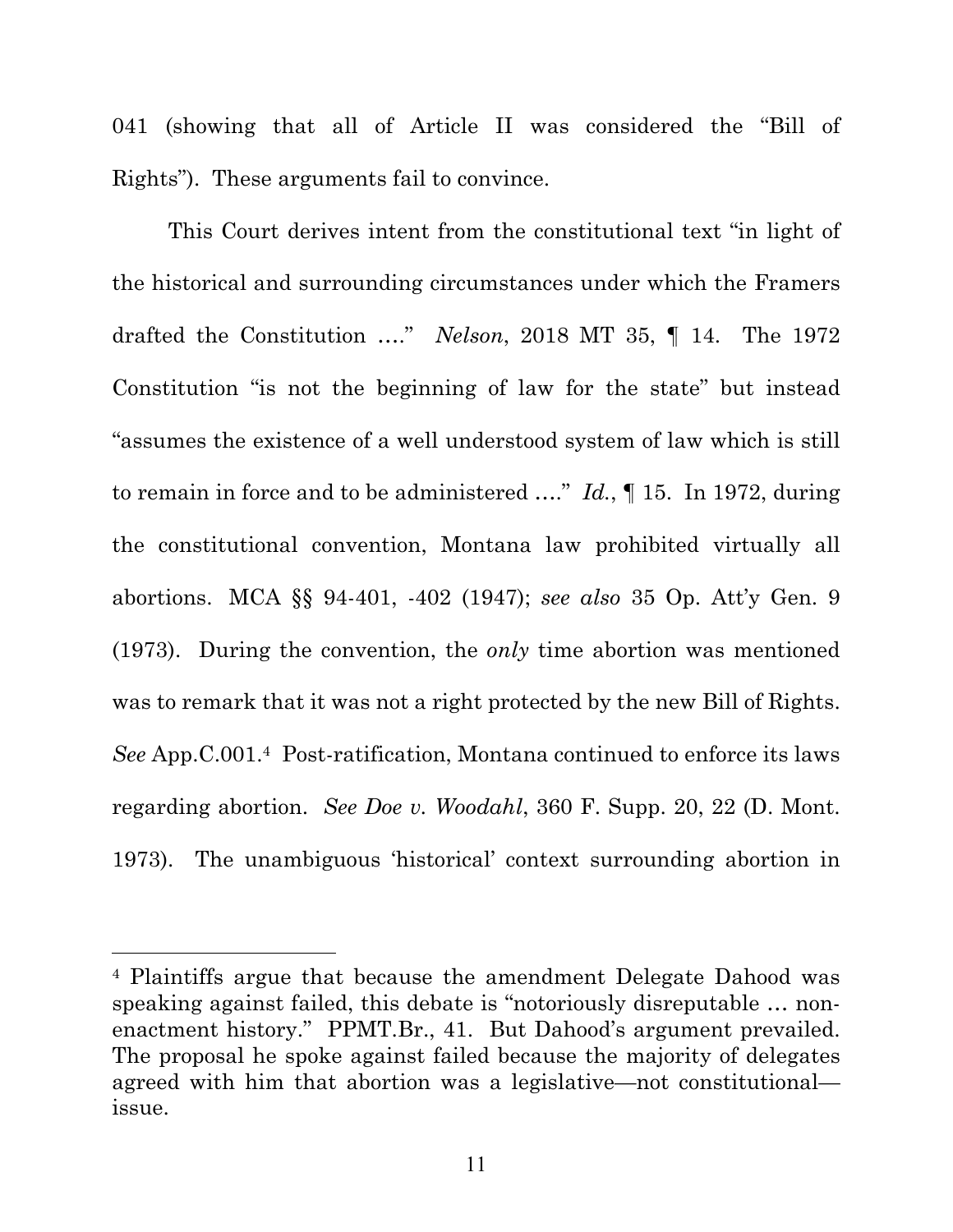1972 Montana was this: the new constitution retained prior state abortion laws and affirmatively excluded abortion from the Bill of Rights in Article II. Amici Delegates' creative arguments simply cannot account for these realities.

One of *Armstrong*'s remarkable achievements was that it breezed past this unambiguous historical evidence and used *federal* caselaw interpreting *federal* rights to change the settled meaning of the *Montana* Constitution. *See Armstrong*, ¶¶ 42, 48. No canon of interpretation accounts for this peculiar brand of constitutional reasoning, so—like the right to abortion, itself—Justice Nelson simply made it up. The *Armstrong* majority read *Roe v. Wade's* "jurisprudential recognition, following the close of the Constitutional Convention, of a woman's right to seek and obtain a pre-viability abortion" into Article II, § 10. *Armstrong*, ¶ 48. But *Roe* was decided six months *after* Montana ratified the new right to privacy. 410 U.S. 113 (1973). And Justice Nelson's *post hoc* rationale—decades later—altered the meaning of the Montana Constitution to conform to subsequent federal caselaw in contradiction of the clear intent of the Convention and the laws in existence in 1972.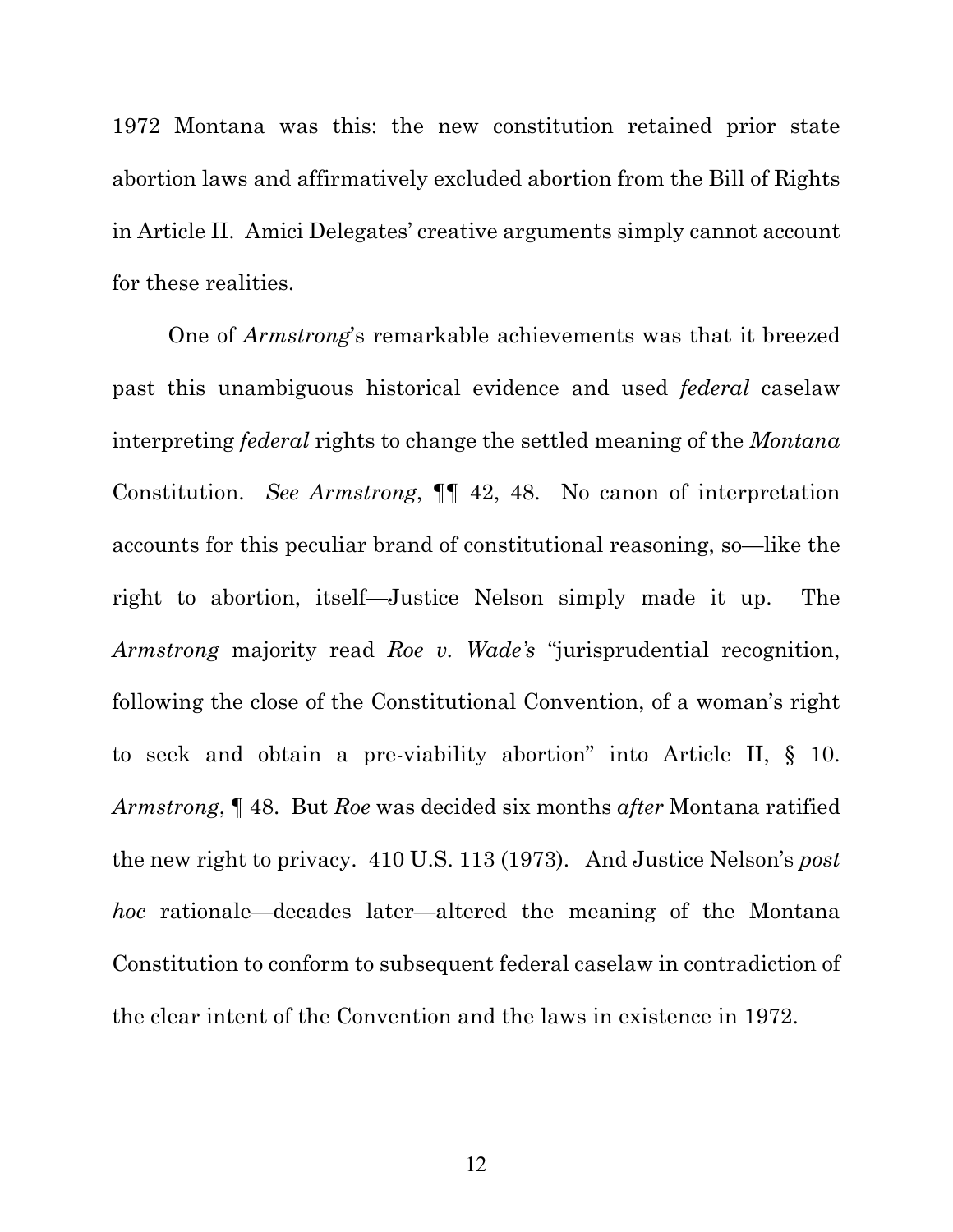Montana's enhanced right to privacy should apply to those areas expressly referenced by the Framers in 1972: search and seizure, electronic surveillance, marital privacy, and even "snooping." *See*  App.C.042. But not abortion. *All* the evidence at and around the convention points unequivocally in one direction—that abortion was not constitutionalized. *See* App.C.001–002. Plaintiffs and amici make much of Delegate Campbell's passing reference to *Griswold*, but the only time the issue of *abortion* came squarely before the Convention, the Delegates emphatically declined to constitutionalize the issue. *Id.* Subsequent federal decisions do not alter the meaning of Montana's constitutional provisions. *Armstrong* stands athwart the expressed constitutional will of the People of Montana. It is manifestly wrong and manifestly unjust. It lacks any legitimate legal basis and violates the Framers' "unmistakable intent." *Armstrong*, ¶ 48.Neither Plaintiffs nor amici have provided any serious arguments to the contrary. This Court should overrule *Armstrong*.

### **III. The district court improperly subjected each challenged law to strict scrutiny.**

 "[N]ot every law which makes a right more difficult to exercise is, *ipso facto*, an infringement of that right." *Planned Parenthood v.*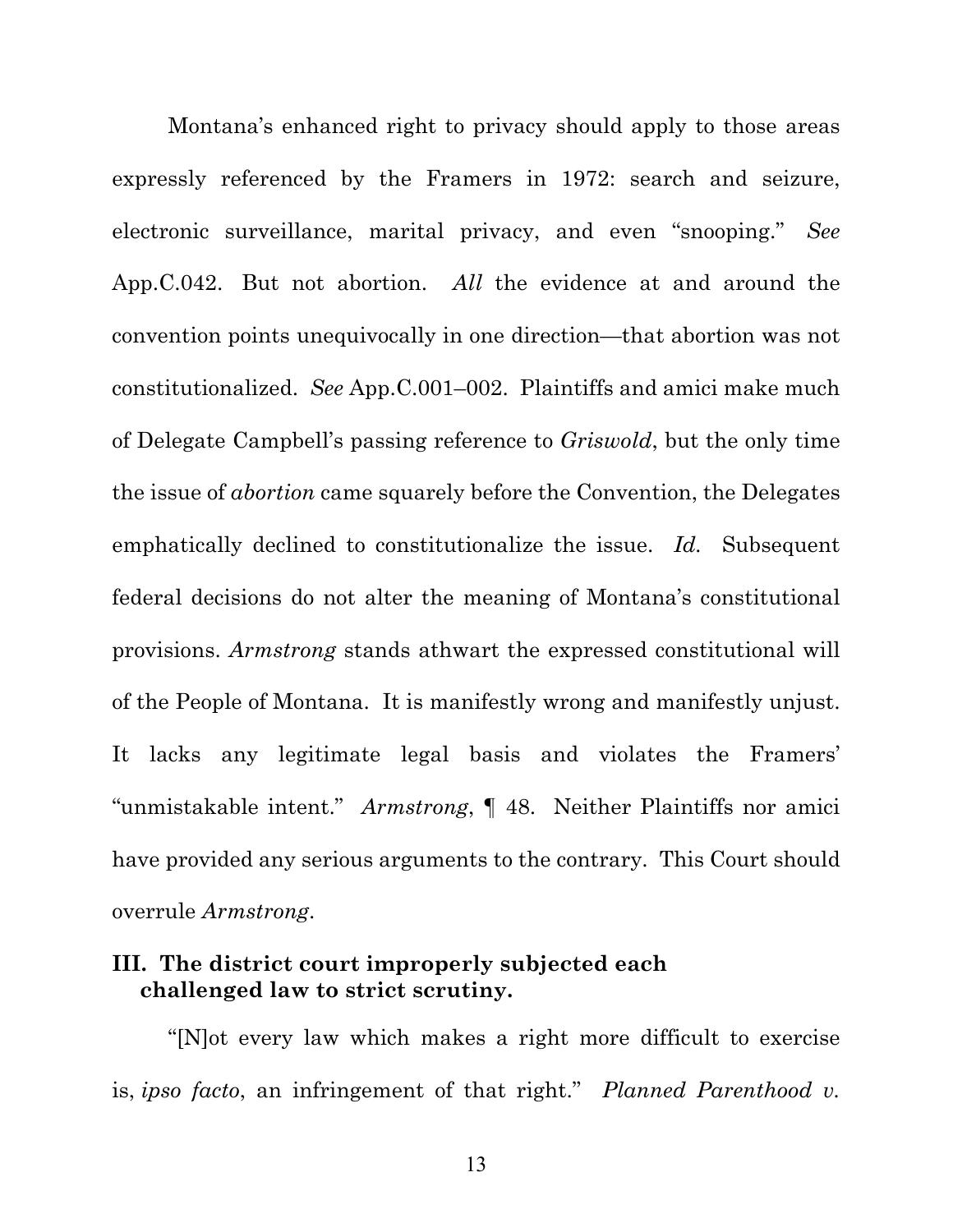*Casey*, 505 U.S. 833, 873 (1992). That means courts shouldn't automatically subject laws implicating abortion to strict scrutiny. *Weems*, ¶ 19; *see also* State.Br. 23–28. The court below did. Plaintiffs don't dispute this; they instead argue that the court's missed step was harmless because these laws do, in fact, impermissibly intrude upon abortion (and other) rights and therefore merit strict scrutiny review. PPMT.Br 17–22. In other words, they dodged the State's arguments. This Court, however, can't.

 As a threshold matter, courts must determine (1) if a law implicates a fundamental and (2) whether the law impermissibly intrudes upon that right. Only then can it select and apply the correct tier of scrutiny. *See*  State.Br. 21–24; *see also Wiser v. State*, 2006 MT 20, ¶ 19, 331 Mont. 28, 129 P.3d 133 (2006). That's also how virtually all constitutional rights claims are analyzed. Yet the district court dismissed this argument, merely concluding that it "disagree[d] with the State's interpretation of *Wiser*," that fundamental rights were implicated, and that strict scrutiny therefore applied. App.A. 21 n.3.

 When this Court drew the abortion right from the Article II hat twenty years ago, the State didn't understand it to be creating an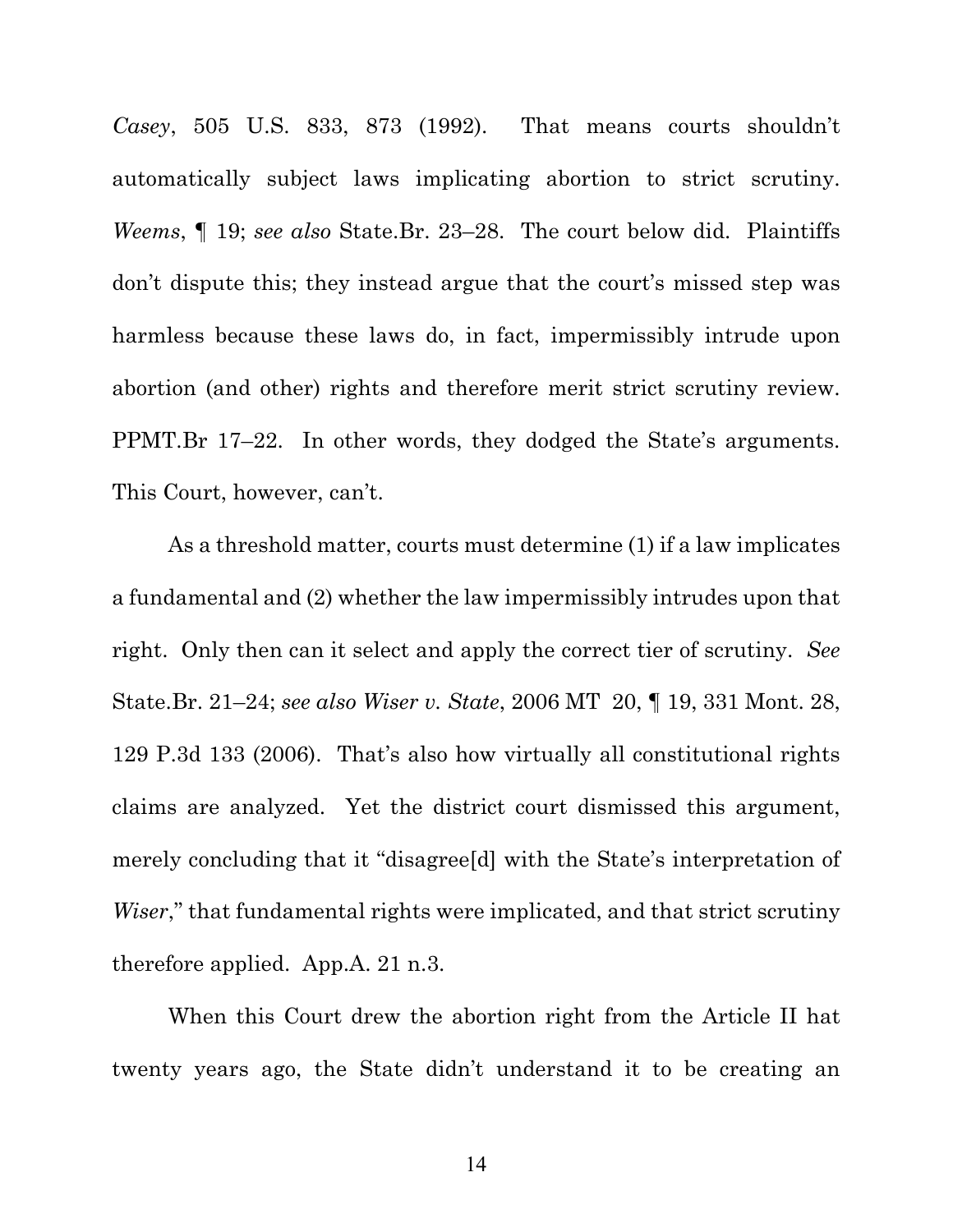absolute right insulated from any government regulation by strict scrutiny. If the State got that wrong, the Court should say so.

### **IV. The district court abused its discretion by enjoining HB 136, HB 171, and HB 140.**

The district court's order reads much like a Planned Parenthood brief. Rather than engage with the State's arguments and extensive rebuttal evidence (totaling nearly 200 pages, including 5 expert declarations), the district court fully adopted Plaintiffs' arguments and evidence (from their employees or affiliates), declaring the three duly enacted laws unconstitutional. But the constitutional minimum is not synonymous with Planned Parenthood's business practices. What happened below wasn't serious legal analysis. This Court must reverse.

### **A. HB 136 doesn't prohibit pre-viability abortions, but even if it did, it would survive any tier of scrutiny.**

It's undisputed that viability has and can occur at 21 weeks gestational age (LMP),5 and that ultrasound gestational age determinations carry a 1–2 week LMP error rate. State 32; App.E 17,

<sup>5</sup> Plaintiffs quibble that viability at 21 weeks LMP remains rare, Supp.App.G, at 12, but that's unsurprising given the ever-advancing progress of medical science. Since *Roe*, the viability line has steadily and continually moved up in gestational age. State.Br, at 30–32.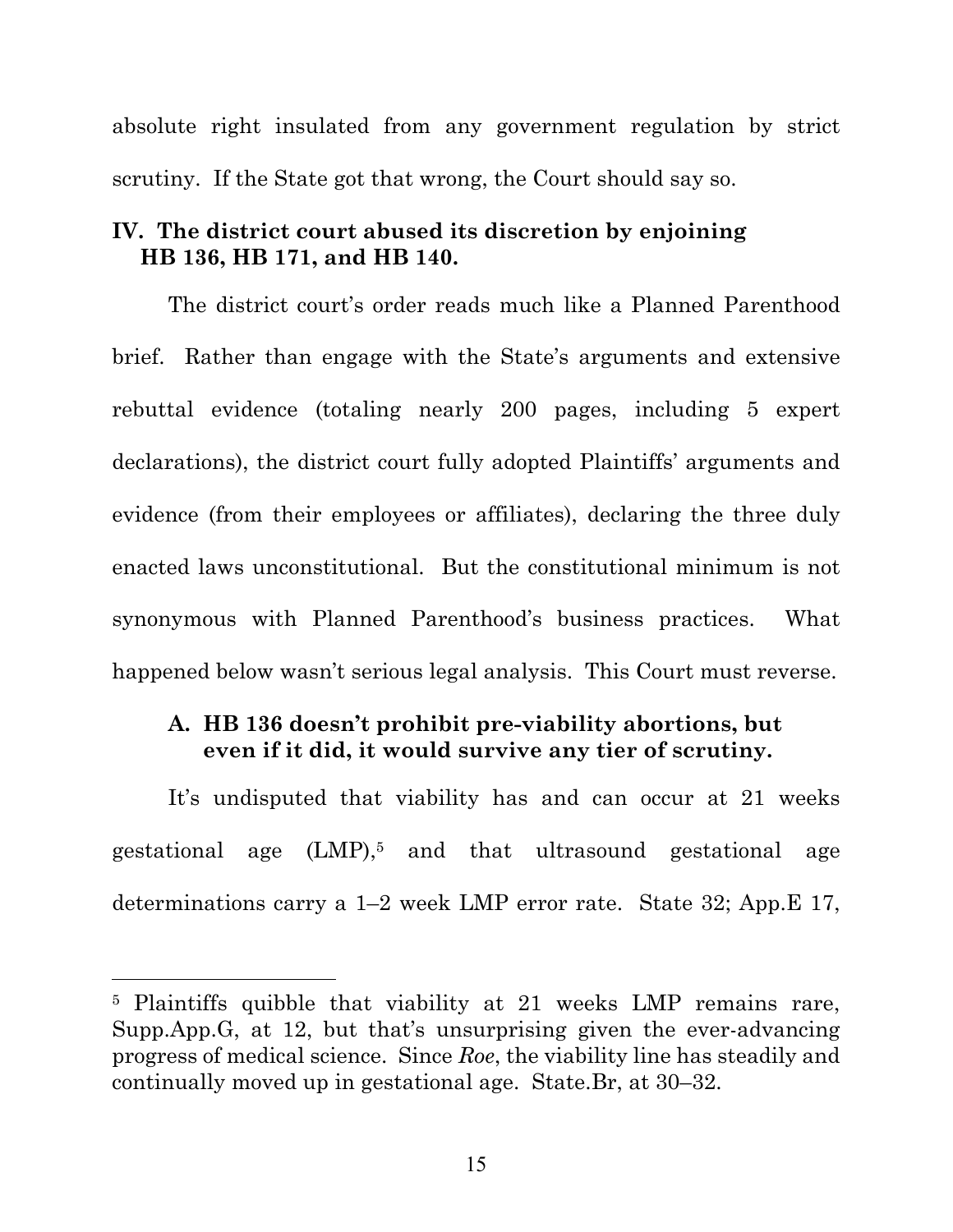¶ 34.6 This means that an unborn child determined to be 20 weeks LMP may actually be over 21 weeks LMP, and therefore viable. HB 136's 20 week restriction recognizes this error rate, accounts for the best medical science, and is narrowly tailored to advance a compelling government interest—to prevent the destruction of viable babies.

Plaintiffs respond by arguing that HB 136 nevertheless bans "previability abortions where gestational age has been accurately determined, as it is in the majority of cases." PPMT.Br 23.7 But unless Plaintiffs do, in fact, contend that abortion is an absolute right, that right may still be impinged by laws narrowly tailored to advance compelling interests. The best, undisputed medical evidence supports HB 136's 20 week restriction as the only available method to prevent the abortion of

<sup>6</sup> Plaintiffs agree the error rate can extend to 10 days. App.L 13, ¶ 24.

<sup>7</sup> Plaintiffs provide no evidence that gestational age is accurately determined "in a majority of cases."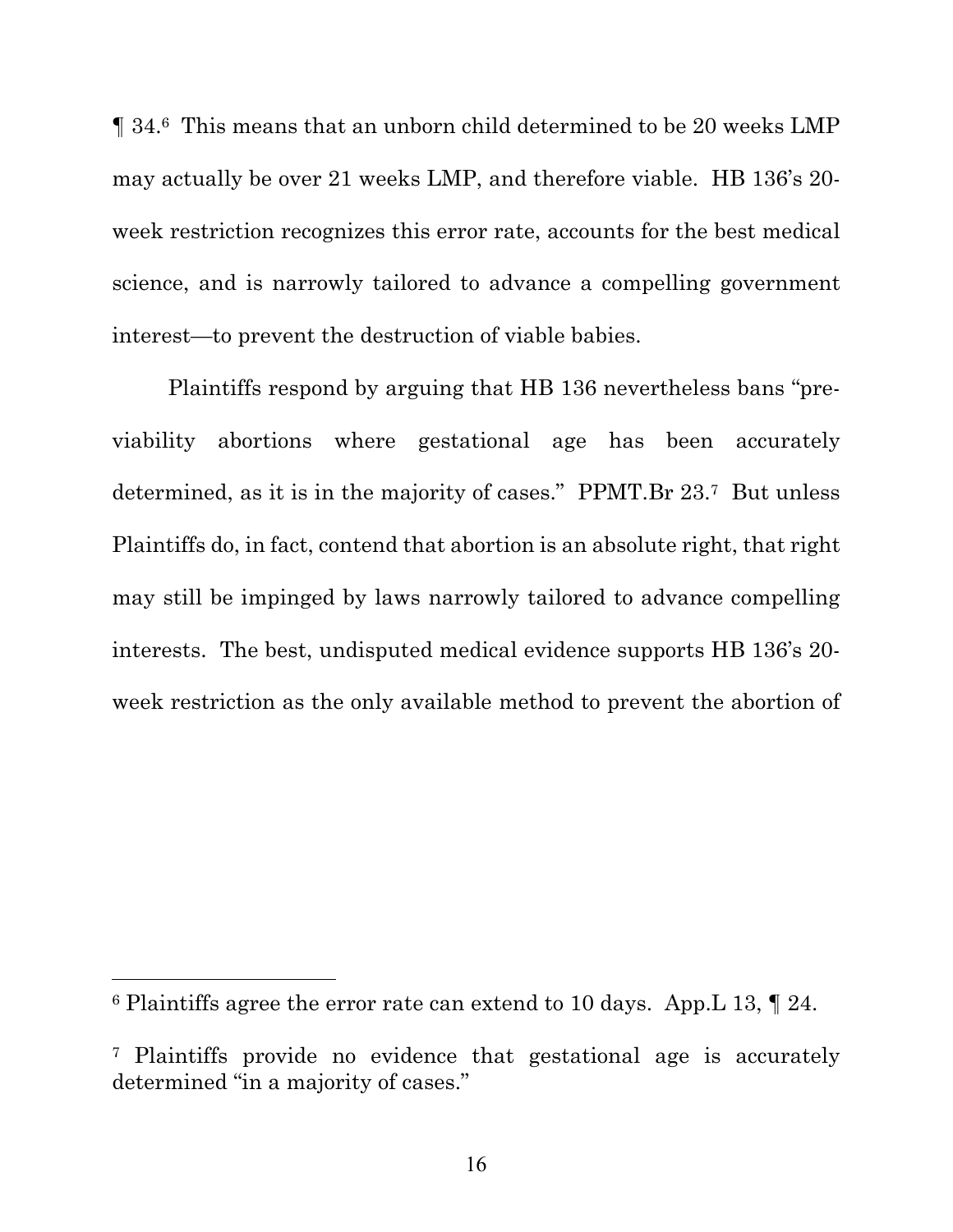viable babies. *See* State.Br. 30.8 HB 136 doesn't merit strict scrutiny, but it would survive on this basis alone.

 HB 136 serves another compelling interest: protecting the dignity of unborn babies from the barbaric infliction of pain. *See* State.Br. 33– 36. Plaintiffs deflect by retreating to their abortion-absolutist interpretation of *Armstrong*: "the State does not have a compelling interest in banning pre-viability abortions." PPMT.Br 24. But even if HB 136 banned pre-viability abortions (it doesn't), *Armstrong* didn't create an absolute right. *Armstrong* concluded that the State had failed to demonstrate a compelling interest in that case to infringe upon the right to obtain a pre-viability abortion. *Armstrong*, ¶ 62. *Armstrong* doesn't rule out that government interests can be sufficiently compelling. And here, those interests are exceedingly compelling. The district court simply ignored them. *See, e.g.*, State.Br. 35–36; App.F 10–16, 20; App.E 5.

<sup>8</sup> Plaintiffs claim that Montana law already prohibits post-viability abortions, but that's no longer the case. PPMT.Br, at 23; *see* MCA § 50- 20-109(1)(b). Yet even if it continued to do so, HB 136 would alter and strengthen Montana's former ban on post-viability abortions; for, as even Plaintiffs admit, the pre-HB 136 regime would have allowed for the abortion of at least some viable babies. *See* Supp.App.G, at 12–13.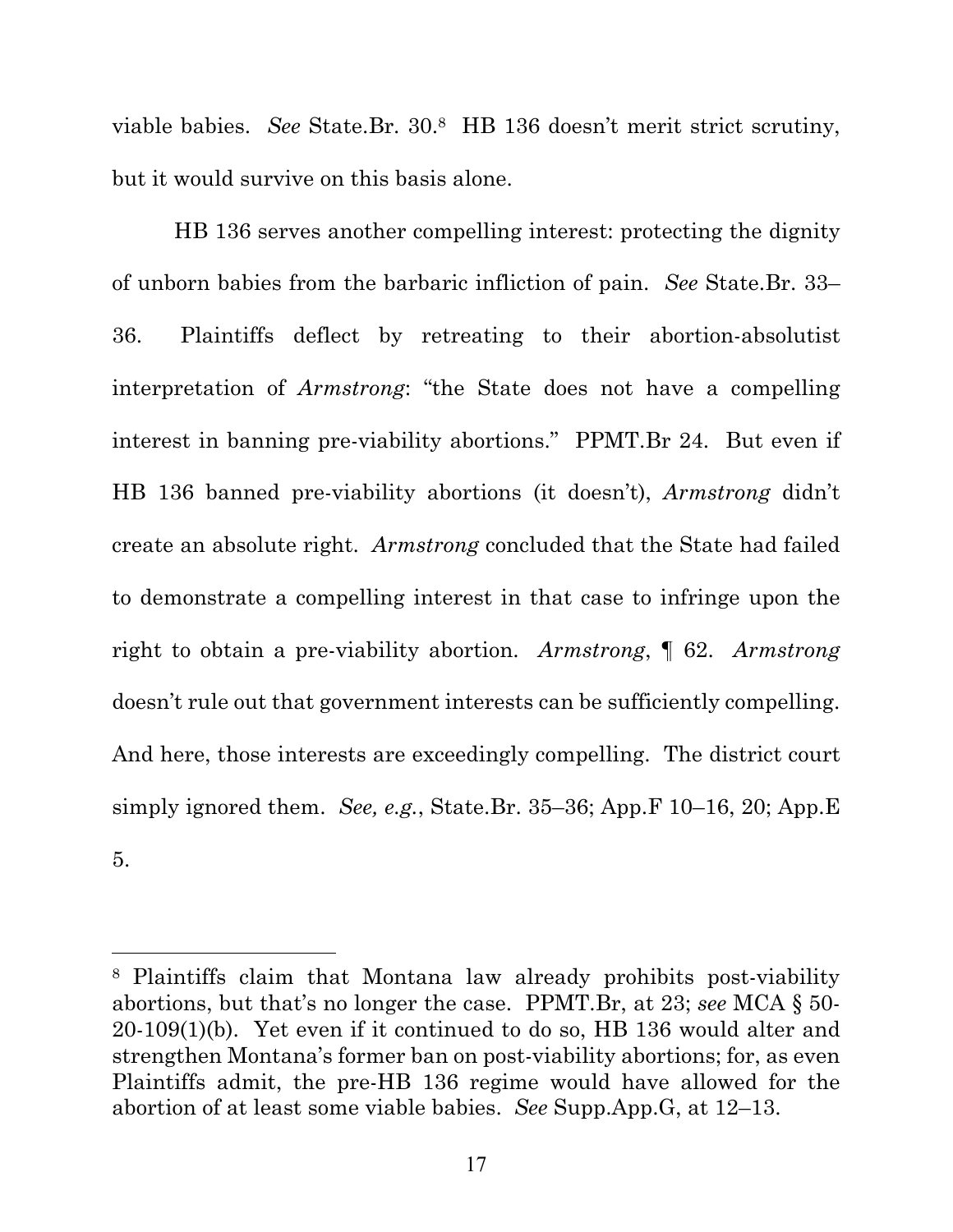Finally, HB 136 serves the additional compelling interest of better safeguarding women from the hazards of late-term, post-viability abortions. These interests are neither "purported" nor "irrelevant," as Plaintiffs claim. *See* PPMT.Br 24. The State provided substantial evidence about the risks of late-term abortions. *See* State.Br. 34–35. Plaintiffs, however—who perform abortions for a living—promise that "[a]bortion is very safe at all points in pregnancy and is safer than childbirth." *See* PPMT.Br 24–25. The district court failed to consider any of the State's strong evidence, simply concluding that HB 136 triggers and fails strict scrutiny because it *implicates* a fundamental right. *See*  App.A.  $19-22.^9$ 

#### **B. HB 136 doesn't violate due process.**

HB 136's language is not unconstitutionally vague. It requires abortion providers to provide "reasonable medical judgment" when deciding whether a procedure may fall under one of the medical

<sup>9</sup> ACOG's brief merely second-guesses the Legislature's factfinding and opposes the State's well-established interests. *See* ACOG *Amicus Curiae*  Br., at 4–19. But the Legislature—not ACOG—undertakes legislative factfinding and passes health and safety laws. Courts can't "secondguess the legislature and substitute their judgment" on matters of policy. *Rohlfs v. Klemenhagen, LLC*, 2009 MT 440, ¶ 18, 354 Mont. 133, 138, 227 P.3d 42, 47 (2009).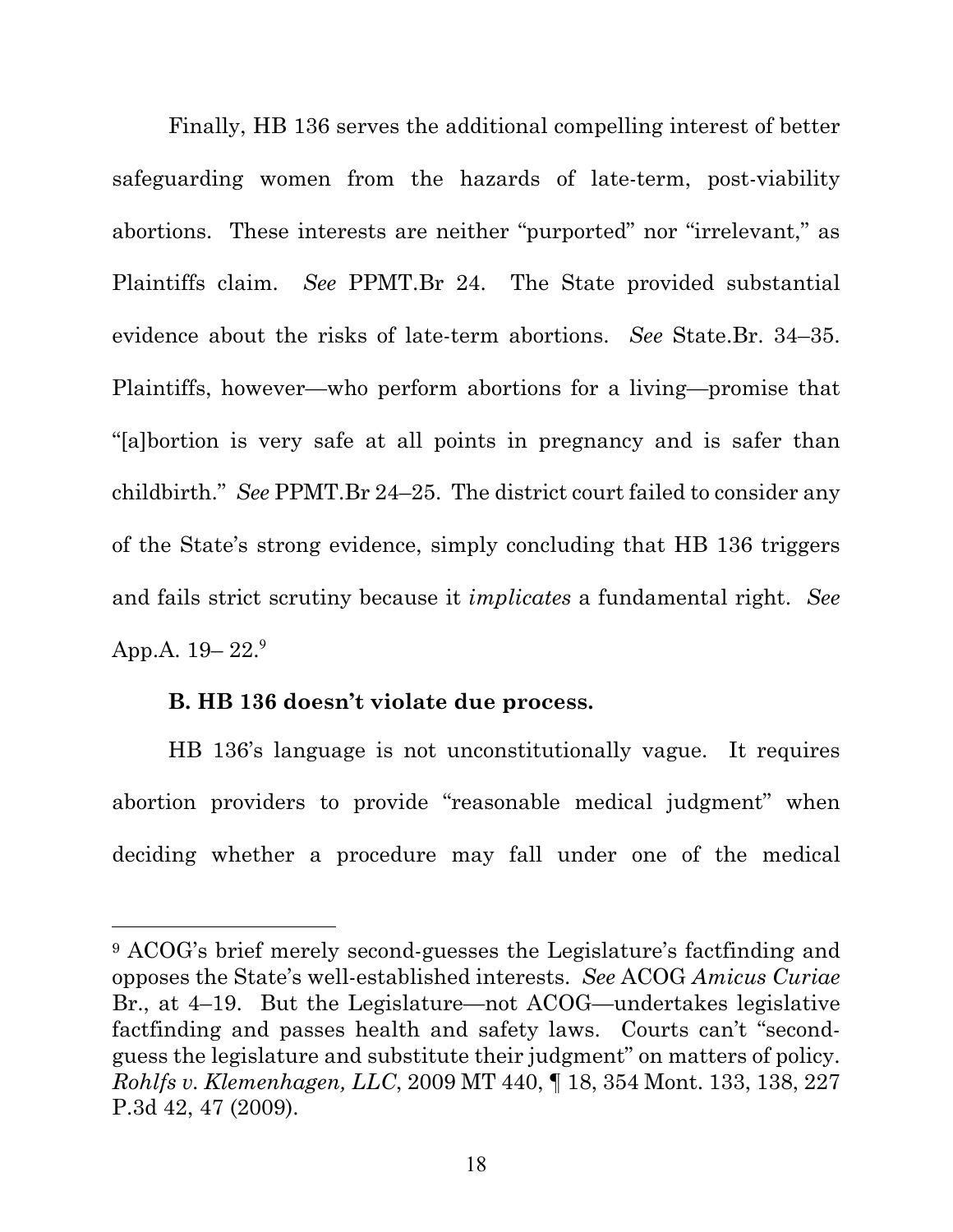exceptions. "Reasonable medical judgment" is a common medical requirement that doctors understand. App.D 17, ¶¶ 63–64. Plaintiffs attempt to meet their burden by arguing that doctors *might* disagree about the medical exceptions contained in HB 136. PPMT.Br. 33. But merely identifying an in-house practitioner with a self-serving, contrary view of that phrase can't satisfy Plaintiffs' "high burden of proof in showing that the statute specifies no standard of conduct at all." *See State v. Allen*, 2009 MT 90N, ¶ 13, 2009 Mont. LEXIS 101; *see* State 36– 37. Interestingly, Plaintiffs don't set forth any alternative definition of "reasonable medical judgment." They simply assert—disconcertingly that their doctors don't know what "reasonable medical judgment" means. As silly as their vagueness argument is, the district court once again uncritically adopted Plaintiffs' position. App.A. 30.10

#### **C. HB 171 doesn't violate** *Armstrong***.**

<sup>10</sup> Although *Casey* didn't consider a vagueness challenge, per se, it adopted an interpretation of the statutory text that rendered it constitutional. *Planned Parenthood v. Casey*, 505 U.S. 833, 880 (1992). Montana courts must also similarly apply saving constructions to laws under review. *See Hernandez v. Bd. of Cnty. Comm'rs*, 2008 MT 251, ¶ 15, 345 Mont. 1, 189 P.3d 638.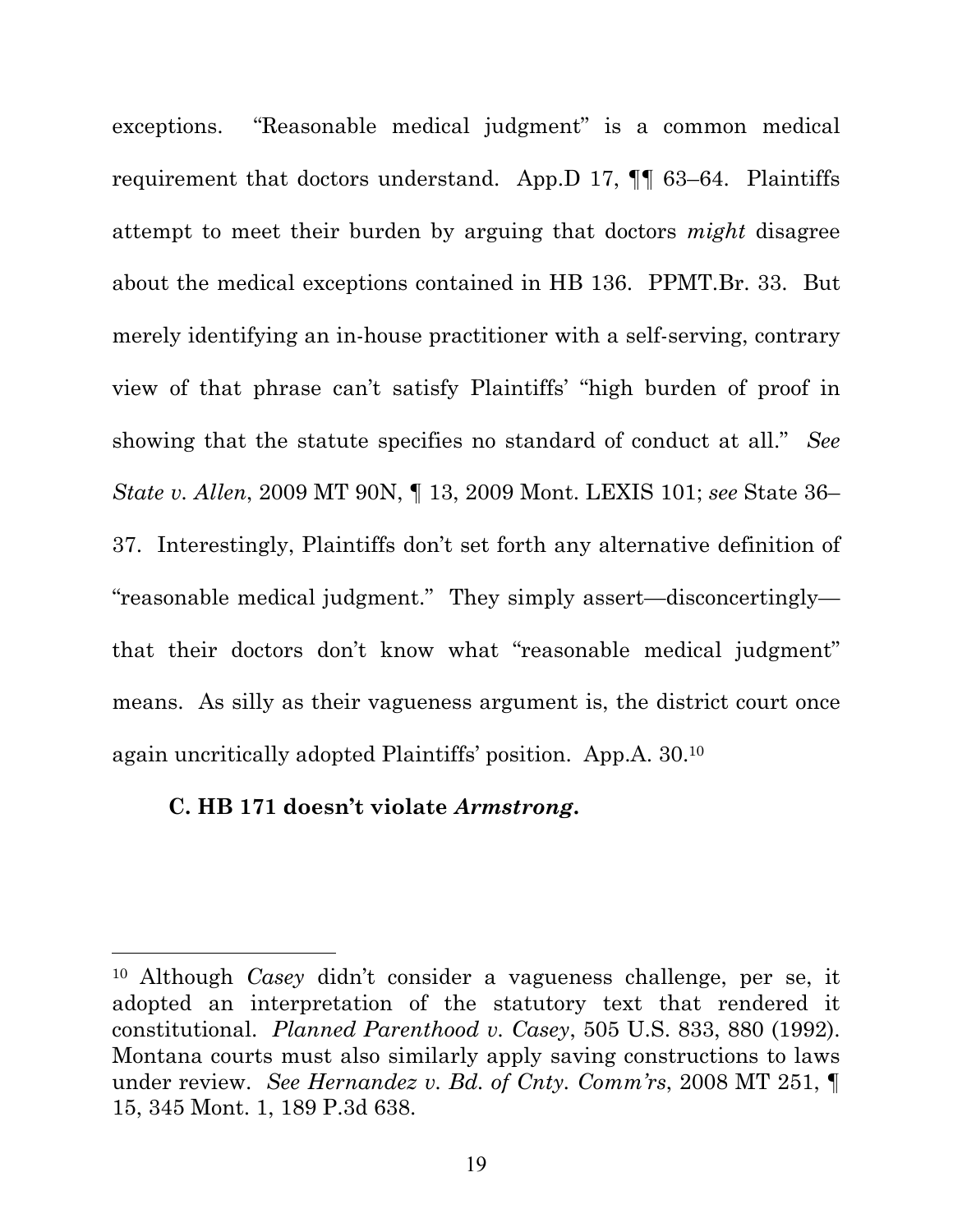HB 171 enhances protections to Montana women seeking abortions. Although *Armstrong* created the right to an abortion in Montana, there is no right to obtain an abortion immediately; no right to obtain an abortion without a physical examination; and no right to obtain an abortion after hearing Planned Parenthood's preferred script. *Wiser*, ¶ 27.

Plaintiffs argue that HB 171's 24-hour informed consent waiting period can't survive strict scrutiny because it isn't narrowly tailored. PPMT.Br 26. But that assumes—incorrectly—that strict scrutiny is the appropriate level of review here. *Casey* itself upheld a 24-hour informedconsent period. *Casey*, 505 U.S. at 881–83. And, again, most States have similar informed consent periods. State 39 n.8. Plaintiffs' only defense is that the 24-period is "unjustified" and "their already-robust informed consent protocols" are good enough. PPMT.Br 26–27. But Planned Parenthood doesn't regulate the medical profession or establish standards of medical care in Montana—the government does. The district court overlooked that critical fact.

Next, Plaintiffs merely recite the district court's conclusion that HB 171's physical examination requirement is unjustified under *Armstrong*.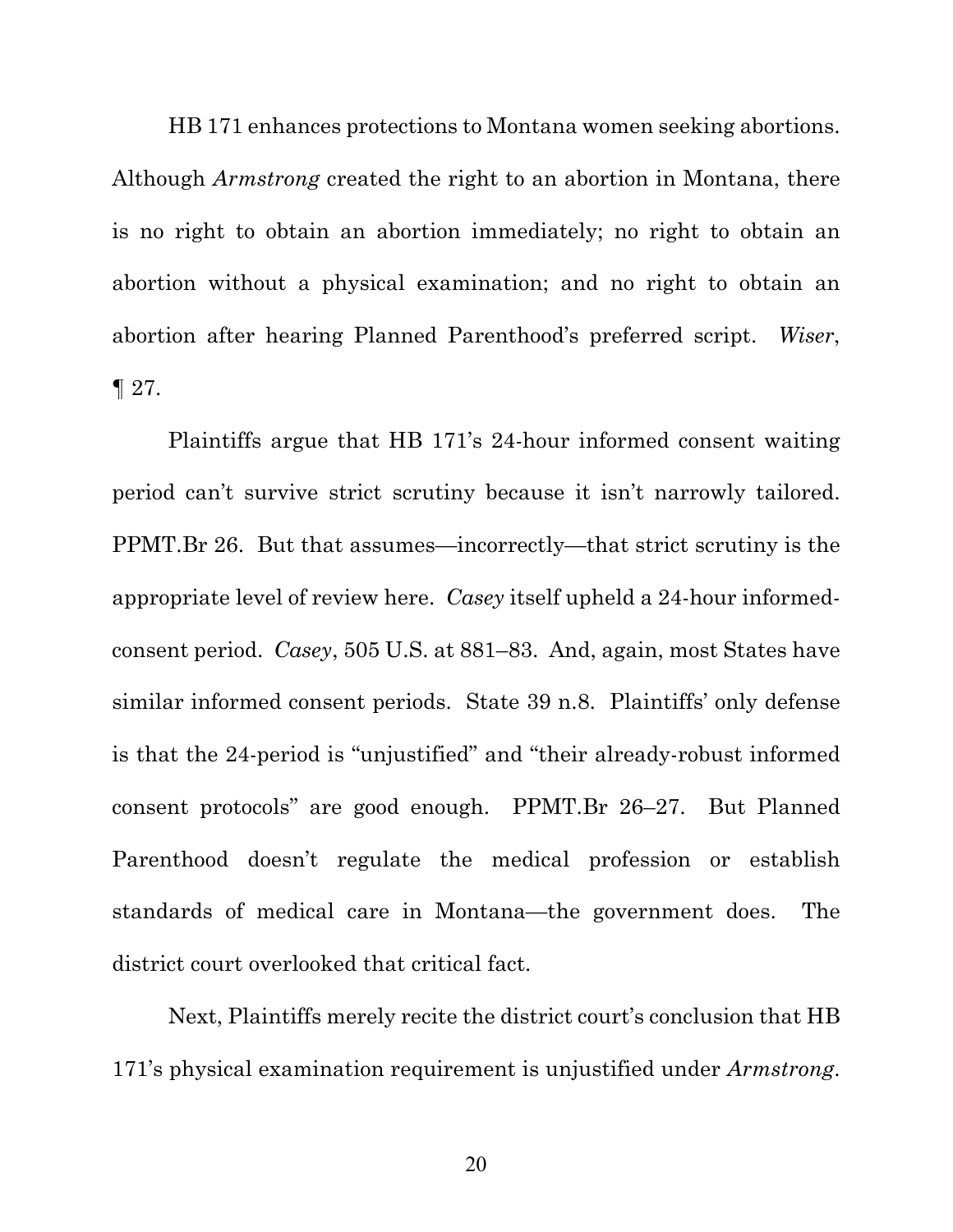PPMT.Br 29. But the State routinely requires physical examinations, particularly before prescribing medication with potentially severe complications. *See* State.Br. 40. And as the State demonstrated, abortions can cause severe complications. *See* App.E 30, ¶ 55; App.D 21,  $\P\P$  10, 76; App. N 10,  $\P$  24. Abortion medication forces what is tantamount to a miscarriage. It's reasonable to protect women by ensuring they get more than a few minutes on Zoom with their provider. Yet the district court disregarded this evidence, concluding without analysis that telehealth is easier for rural Montanans and therefore any physical examination violates *Armstrong*'s abortion right. App.A 27.11 Here, the district court erred again.

Finally, HB 171 requires chemical abortion providers to be able to manage complications during and immediately following a chemical abortion. State.Br. 40–41. Plaintiffs again adopt an unnatural reading of the statute and conclude that it "effectively bar[s] qualified clinicians" from providing abortion pills. PPMT.Br 28. Even if Plaintiffs'

<sup>11</sup> Abortionists' recruitment and coverage failures in rural Montana can't be a legitimate reason why raising the standard of care for all Montana women must be deemed unconstitutional. *See* State.Br. 42–43.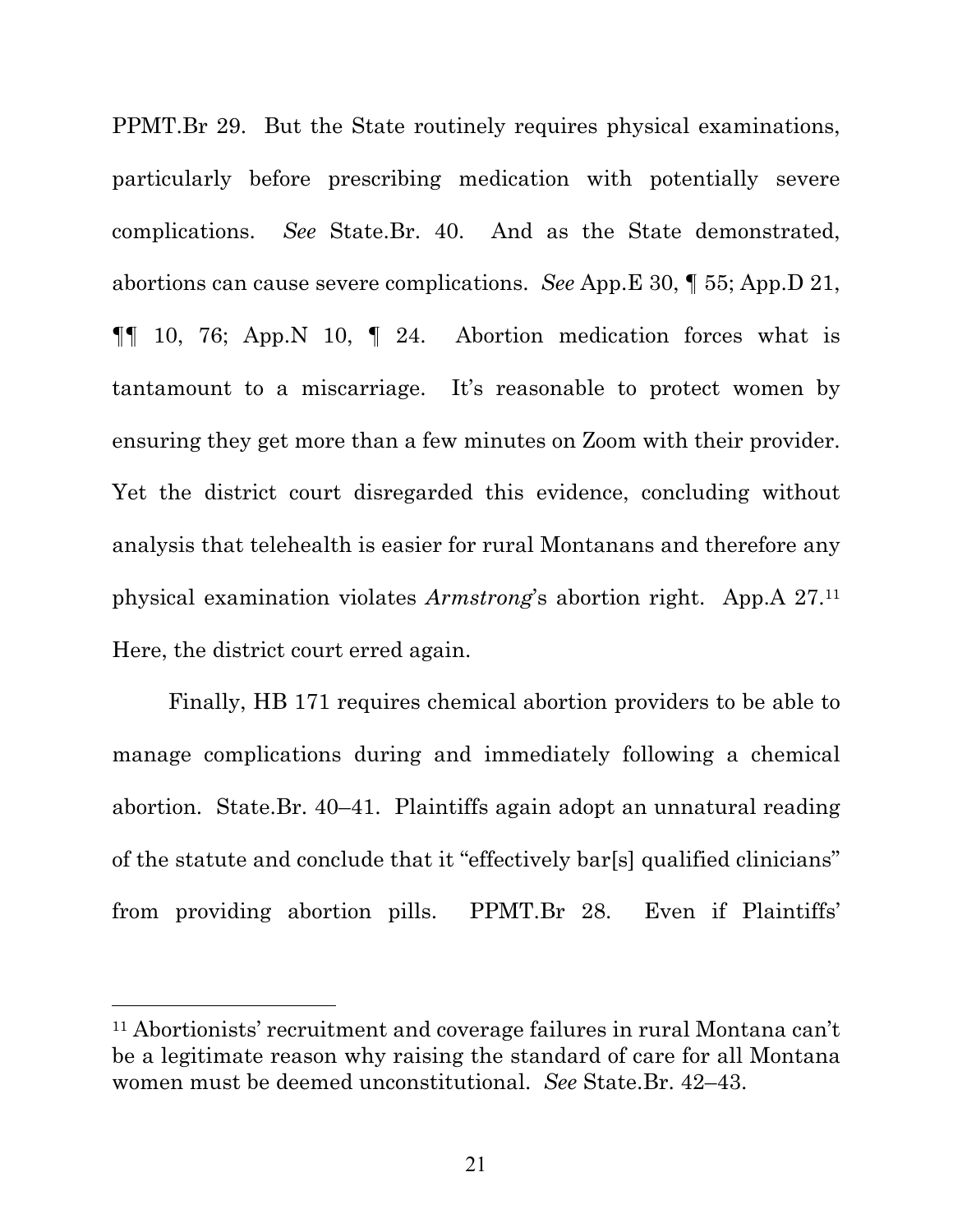interpretation of the statute is possible, the district court must resolve any doubt in the statute's favor. *Hernandez v. Bd. of Cnty Comm'rs*, 2008 MT 251, ¶ 15, 345 Mont. 1, 189 P.3d 638. The district court bears the "duty … to avoid an unconstitutional interpretation if possible." *Id.* Instead, the district court adopted the Plaintiffs' interpretation, ignoring the State's contrary arguments. App.A 25. Under any reasonable reading of HB 171, qualified providers can continue to provide chemical abortions.

HB 171 doesn't violate a woman's right to obtain an abortion. It sets forth heightened standards of care for women by requiring fulsome informed consent, a physical examination, and a provider with the competencies to manage complications.12 And the State provided compelling evidentiary justifications for these requirements, which the district court ignored entirely. That, again, was an abuse of discretion.

<sup>12</sup> In any event, HB 171 contains a severability clause, so to the extent this Court found any part invalid, it must sever that provision rather than strike down the entire law. *See Mont. Auto. Ass'n v. Greely*, 193 Mont. 378, 399–400, 636 P.2d 300, 311–12 (1981).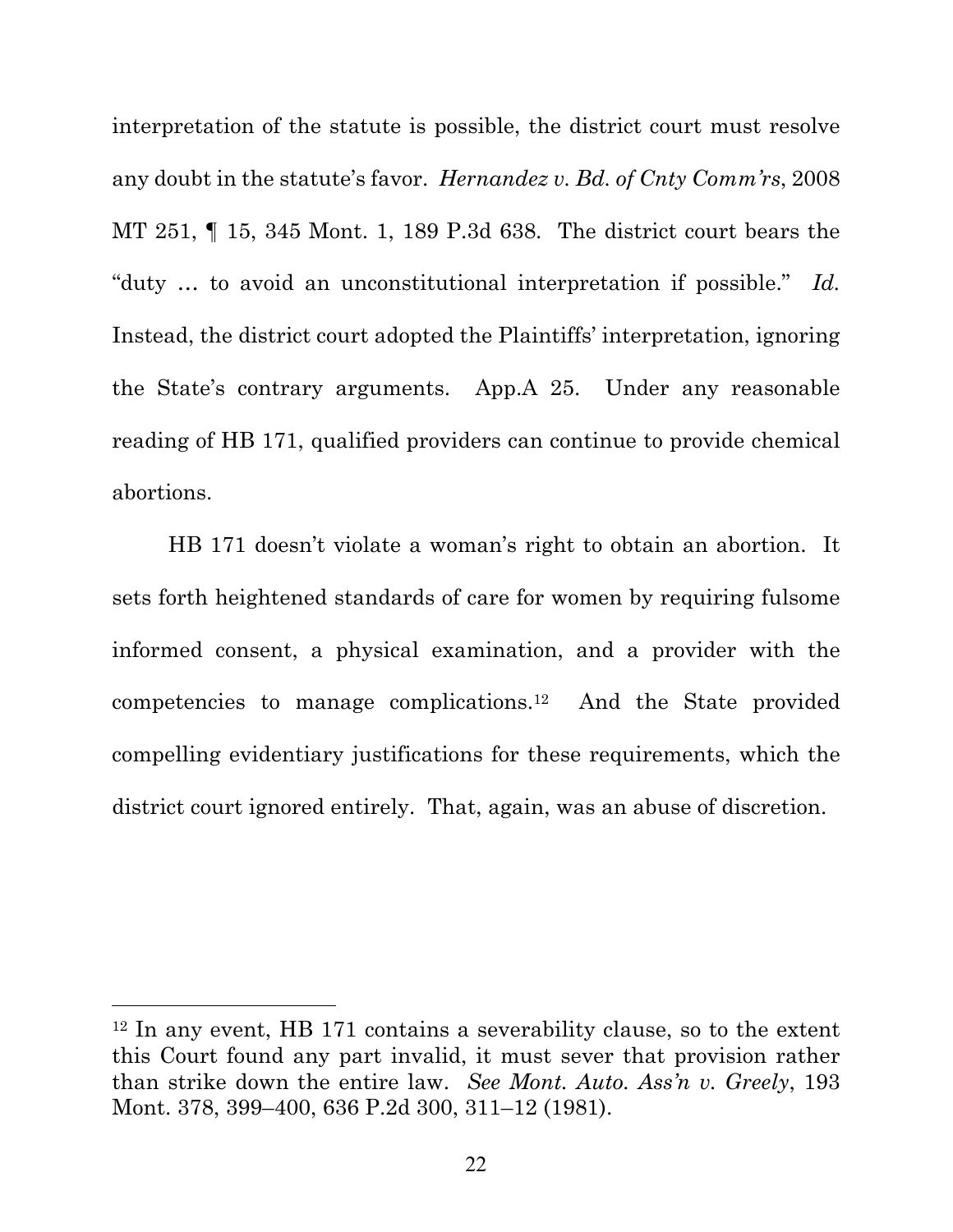### **D. HB 171 doesn't violate providers' free speech rights.**

Plaintiffs simply reassert on appeal that HB 171 unconstitutionally compels providers' speech. PPMT.Br 30. But as the State noted, *Casey* explicitly held that requiring fulsome informed consent does not violate abortion providers' free-speech rights. *Casey*, 505 U.S. at 884. The State also provided strong evidence about the need to provide women with information about possible abortion pill reversal, breast cancer risks, and the potential need for RH immunoglobulin. State.Br. 43–44. The strength of that evidence easily overcomes Plaintiffs' objections, which amount to little more than abortion providers' insistence that *they* should get to decide what their patients know—not their patients. Yet the district court fully adopted Plaintiffs' unsupported claims and ignored the State's evidence. Another abuse of discretion.

#### **E. HB 171 doesn't violate due process.**

HB 171 isn't unconstitutionally vague. Plaintiffs—like with HB 136—manufacture confusion about HB 171's plain language requirements. But, again, the district court must interpret a statute in a way that renders it constitutional. *Hernandez*, ¶ 15. And Plaintiffs' vagueness burden is high. State.Br. 36–37. HB 171's plain text doesn't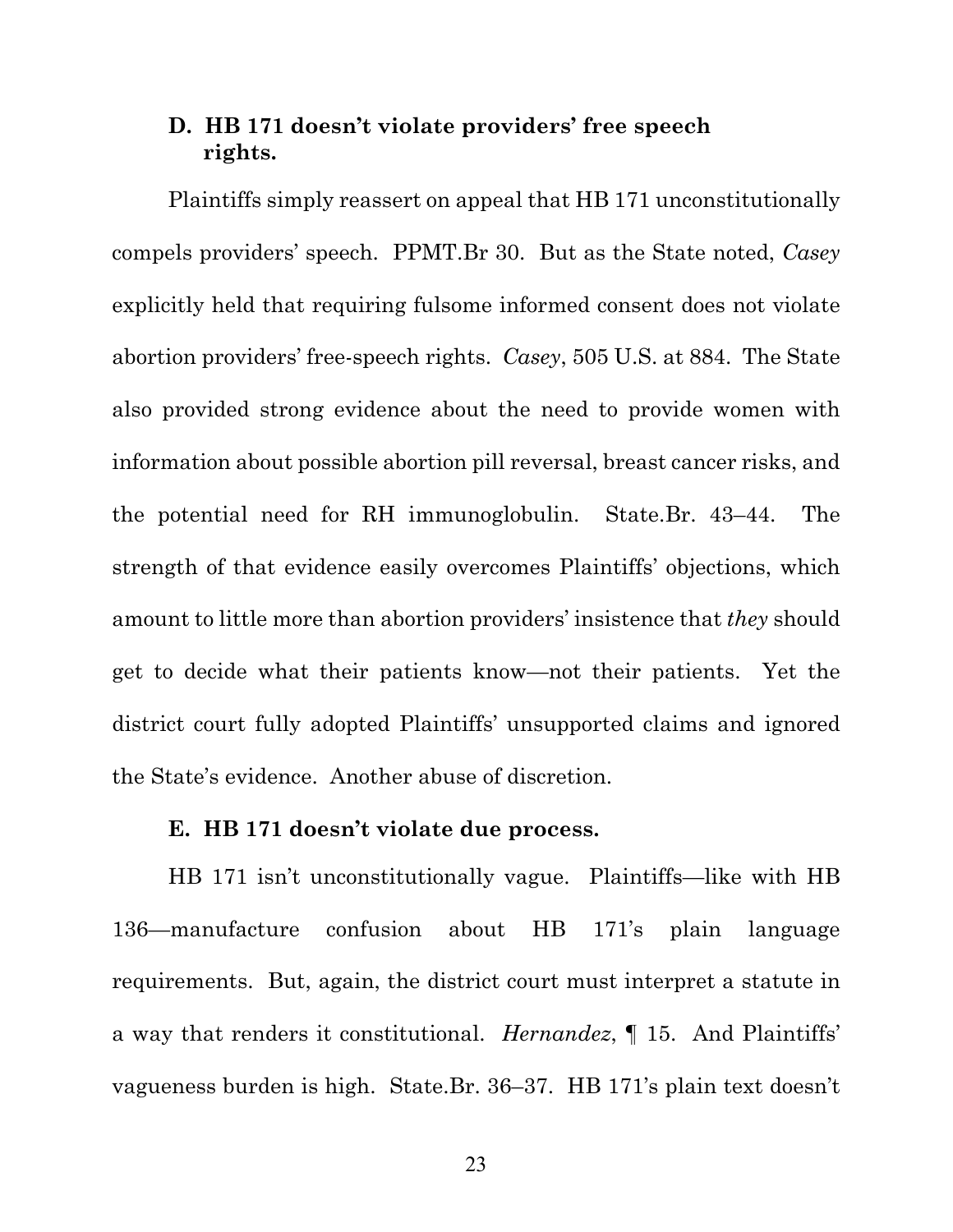require the same practitioner who obtains informed consent to *also* provide the abortion medication. *Id.* at 46. The plain text doesn't *require* an ultrasound. *Id.* at 47. Nor does it require a provider to be personally competent to handle *all* possible complications that may arise for the rest of the patient's life. *Id.* at 40–41. Plaintiffs may disagree with this interpretation, but the district court's role isn't to choose sides; it's to interpret the statute in a manner that upholds its constitutionality. *Hernandez*, ¶ 15; *see also Casey*, 505 U.S. at 880.

#### **F. HB 140 doesn't violate** *Armstrong***.**

HB 140 is, again, a basic informed consent law. It requires providers to *offer* an expectant mother the chance to view an ultrasound or hear her child's fetal heartbeat.

Plaintiffs claim that this requirement "precludes providers from making decisions according to their best medical judgment." PPMT.Br 31. Of course, coming from doctors who don't know what "reasonable medical judgment" means, the concern rings hollow. At bottom though, Plaintiffs' position rests on the premise that pregnant women would be harmed by the offer of additional information before making a life-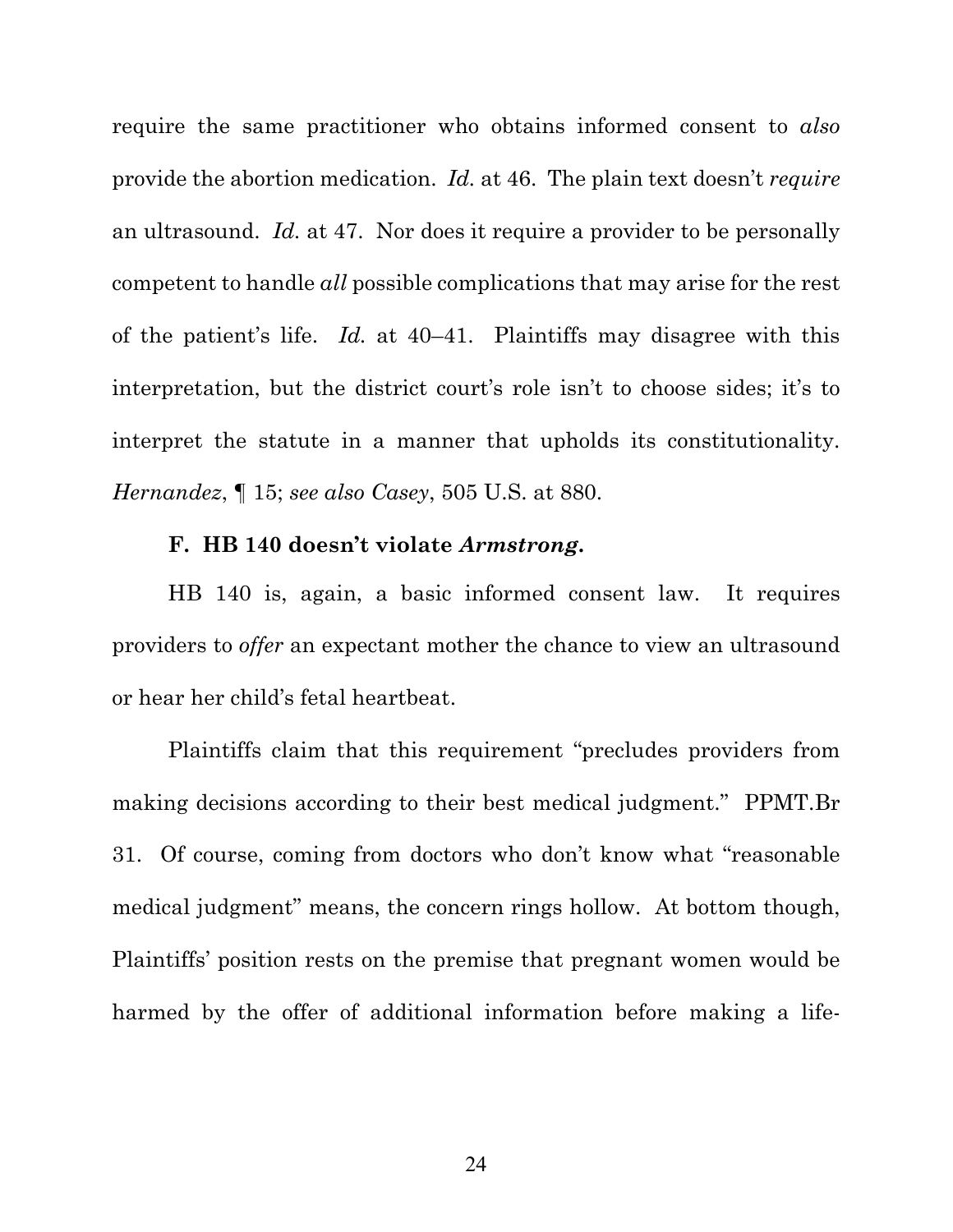altering decision. That's as insulting as it is baseless. Montana thinks better of its female residents than Planned Parenthood does.

Plaintiffs next claim that these women already make informed decisions based on their own deliberative processes and Planned Parenthood's patient education process. PPMT.Br 32. They insist that any additional information would somehow undermine that decisionmaking. But the State seeks to amplify those "deliberative processes" by offering women additional, salient information. More information should be a positive contribution to such consequential medical decisions. *See* State.Br. 49.

 Plaintiffs tout the professional integrity of their abortion providers, yet these providers want to restrict the information available to women seeking to obtain abortions. PPMT.Br 31–32. That should alarm all Montana women. Luckily, Planned Parenthood doesn't set Montana's medical care standards for women. Montana does.

The district court—at Plaintiffs' urging—scrubbed HB 140's modest informed consent augmentations based on the evidence-free conclusion that offering additional information could "stigmatize" abortion. *See*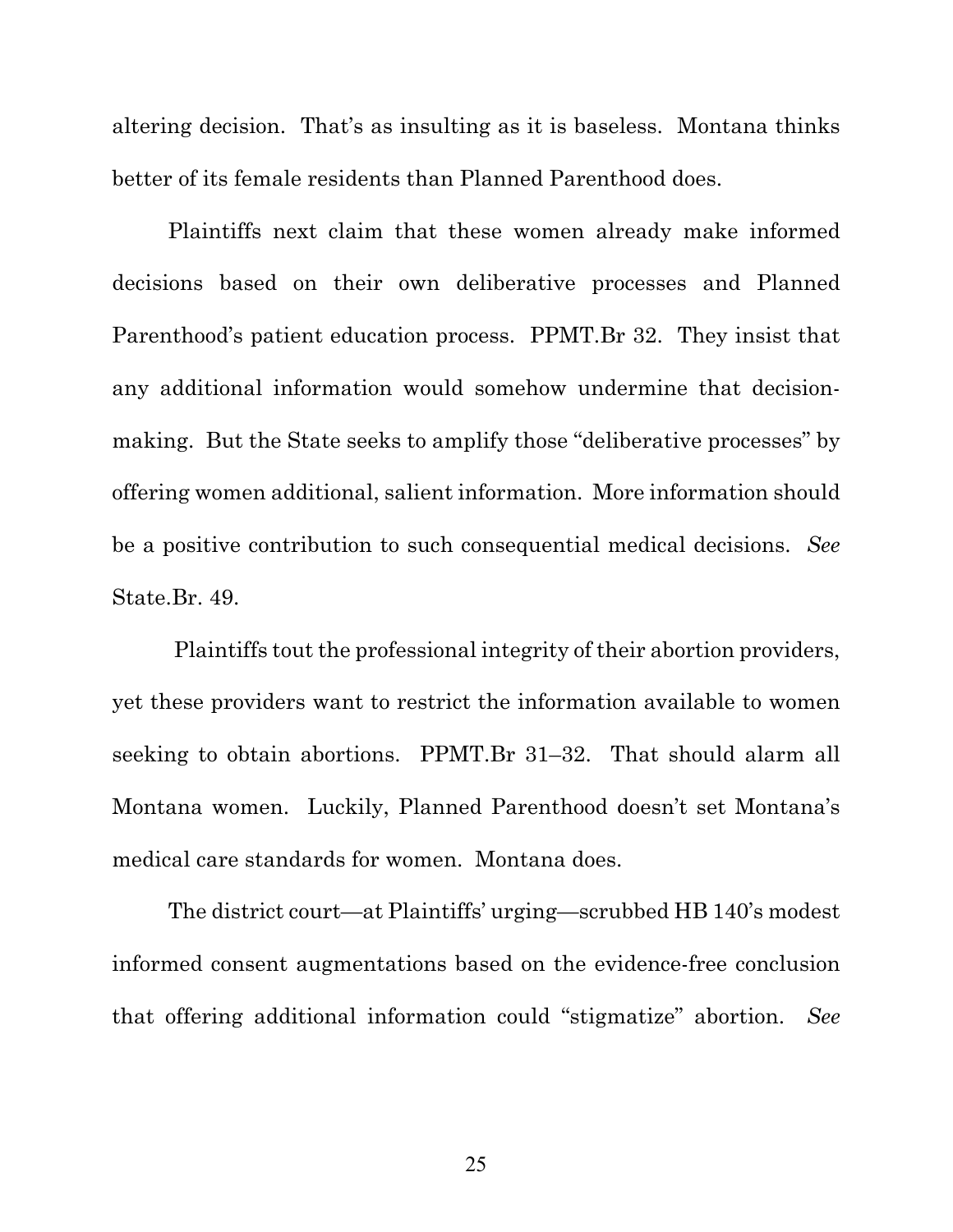App.A 31; PPMT.Br 31–32. In so doing, the district court, again, abused its discretion.

#### **CONCLUSION**

 The State respectfully requests that this Court vacate the district court's preliminary injunction. The State also renews its request for oral argument. These questions of exceptional public importance deserve their day in court.

DATED this 15th day of April, 2022.

AUSTIN KNUDSEN Montana Attorney General

*/S/ DAVID M.S. DEWHIRST* DAVID M.S. DEWHIRST  *Solicitor General*  KATHLEEN L. SMITHGALL BRENT MEAD  *Assistant Solicitors General*  MONTANA DEPARTMENT OF JUSTICE P.O. Box 201401 Helena, MT 59620-1401 Phone: 406-444-2026 Fax: 406-444-3549 david.dewhirst@mt.gov kathleen.smithgall@mt.gov brent.mead2@mt.gov

KEVIN H. THERIOT (AZ Bar No. 030446)\*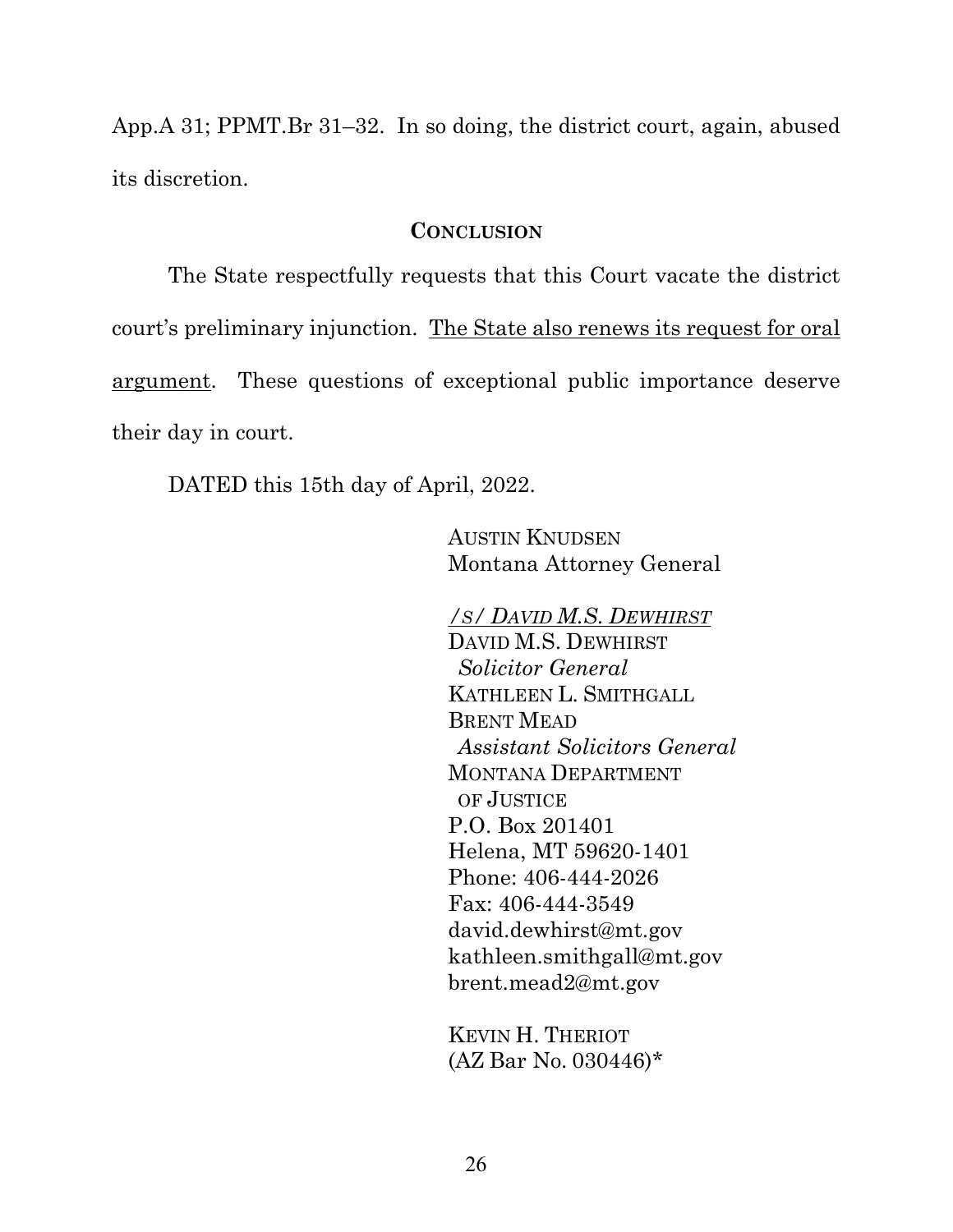DENISE M. HARLE (FL Bar No. 81977)\* ALLIANCE DEFENDING FREEDOM 15100 N. 90th Street Scottsdale, AZ 85260 (480) 444-0020 ktheriot@ADFlegal.org dharle@ADFlegal.org

\*Admitted Pro Hac Vice

*Counsel for the State of Montana*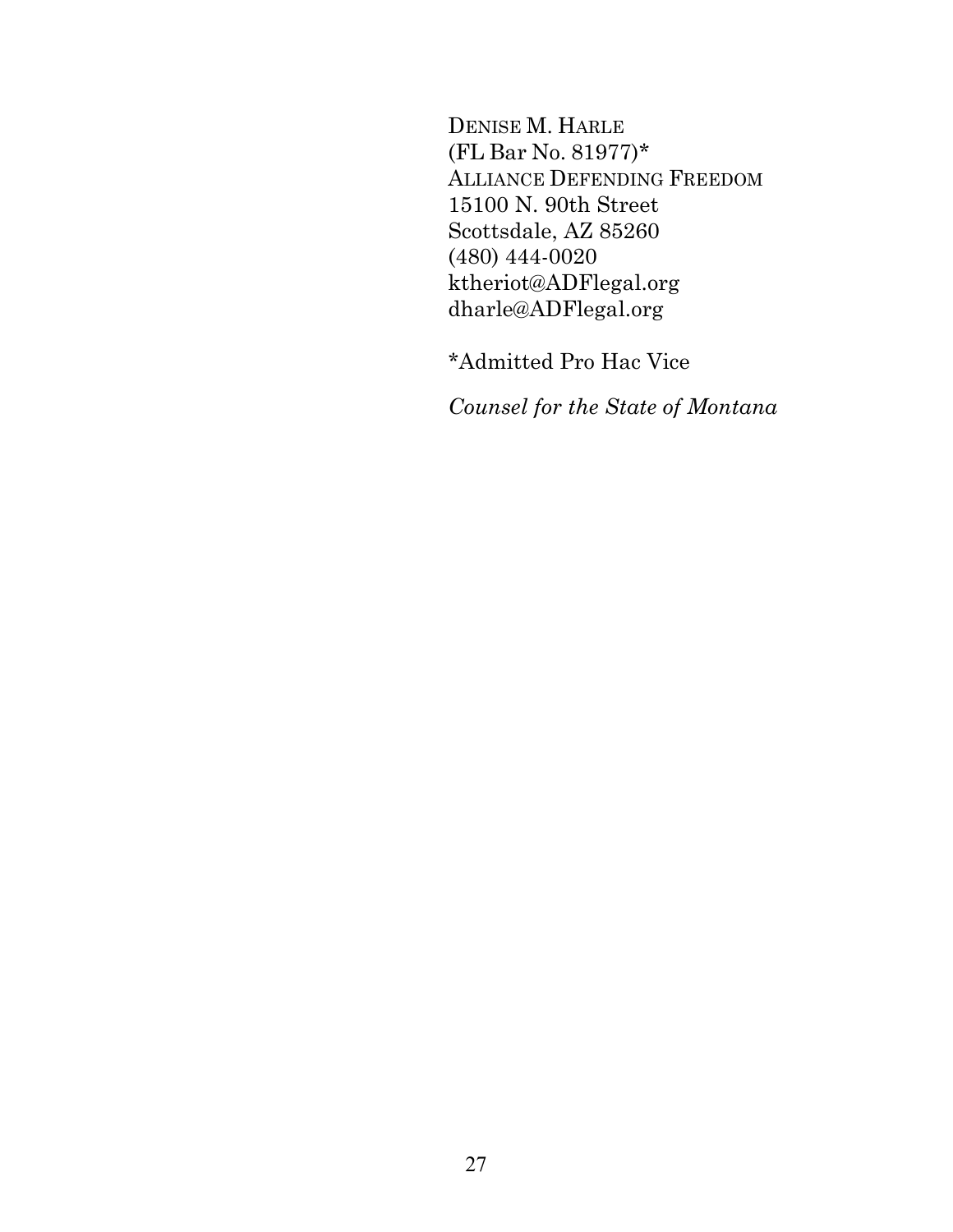#### **CERTIFICATE OF COMPLIANCE**

 Pursuant to Rule 11 of the Montana Rules of Appellate Procedure, I certify that this principal brief is printed with a proportionately spaced Century Schoolbook text typeface of 14 points; is double-spaced except for footnotes and for quoted and indented material; and the word count calculated by Microsoft Word for Windows is 4,938 words, excluding cover page, table of contents, table of authorities, certificate of service, certificate of compliance, signature, and any appendices.

> */s/David M.S. Dewhirst* DAVID M.S. DEWHIRST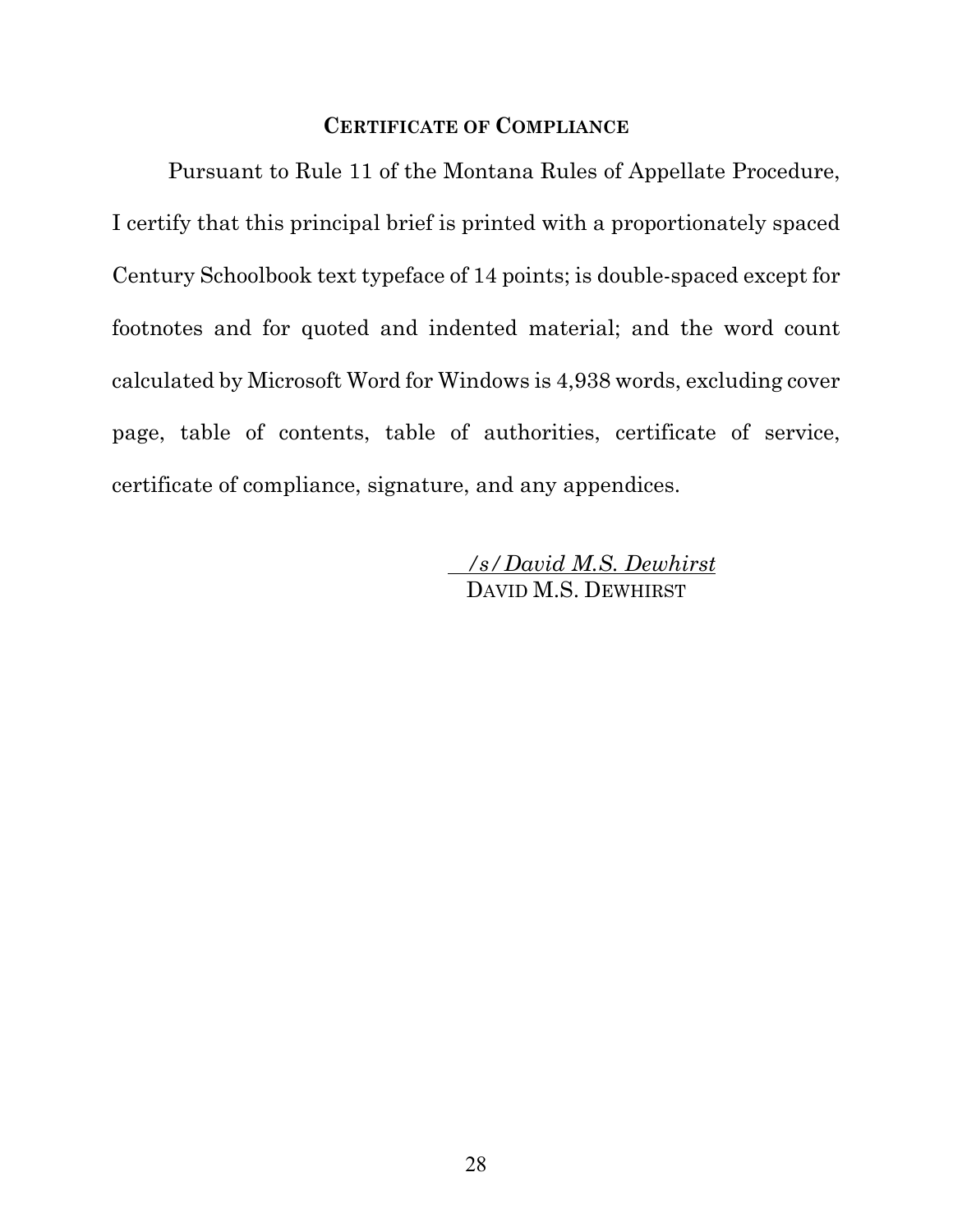#### **CERTIFICATE OF SERVICE**

I, David M.S. Dewhirst, hereby certify that I have served true and accurate copies of the foregoing Brief - Appellant's Reply to the following on 04-15-2022:

Austin Miles Knudsen (Govt Attorney) 215 N. Sanders Helena MT 59620 Representing: State of Montana Service Method: eService

Kristin N. Hansen (Govt Attorney) 215 N. Sanders Helena MT 59601 Representing: State of Montana Service Method: eService

Kathleen Lynn Smithgall (Govt Attorney) 215 N. Sanders St. Helena MT 59601 Representing: State of Montana Service Method: eService

Brent A. Mead (Govt Attorney) 215 North Sanders Helena MT 59601 Representing: State of Montana Service Method: eService

Patrick Mark Risken (Govt Attorney) 215 N. Sanders Helena MT 59620-1401 Representing: State of Montana Service Method: eService

Raphael Jeffrey Carlisle Graybill (Attorney) 300 4th Street North PO Box 3586 Great Falls MT 59403 Representing: Planned Parenthood of Montana, Joey Banks Service Method: eService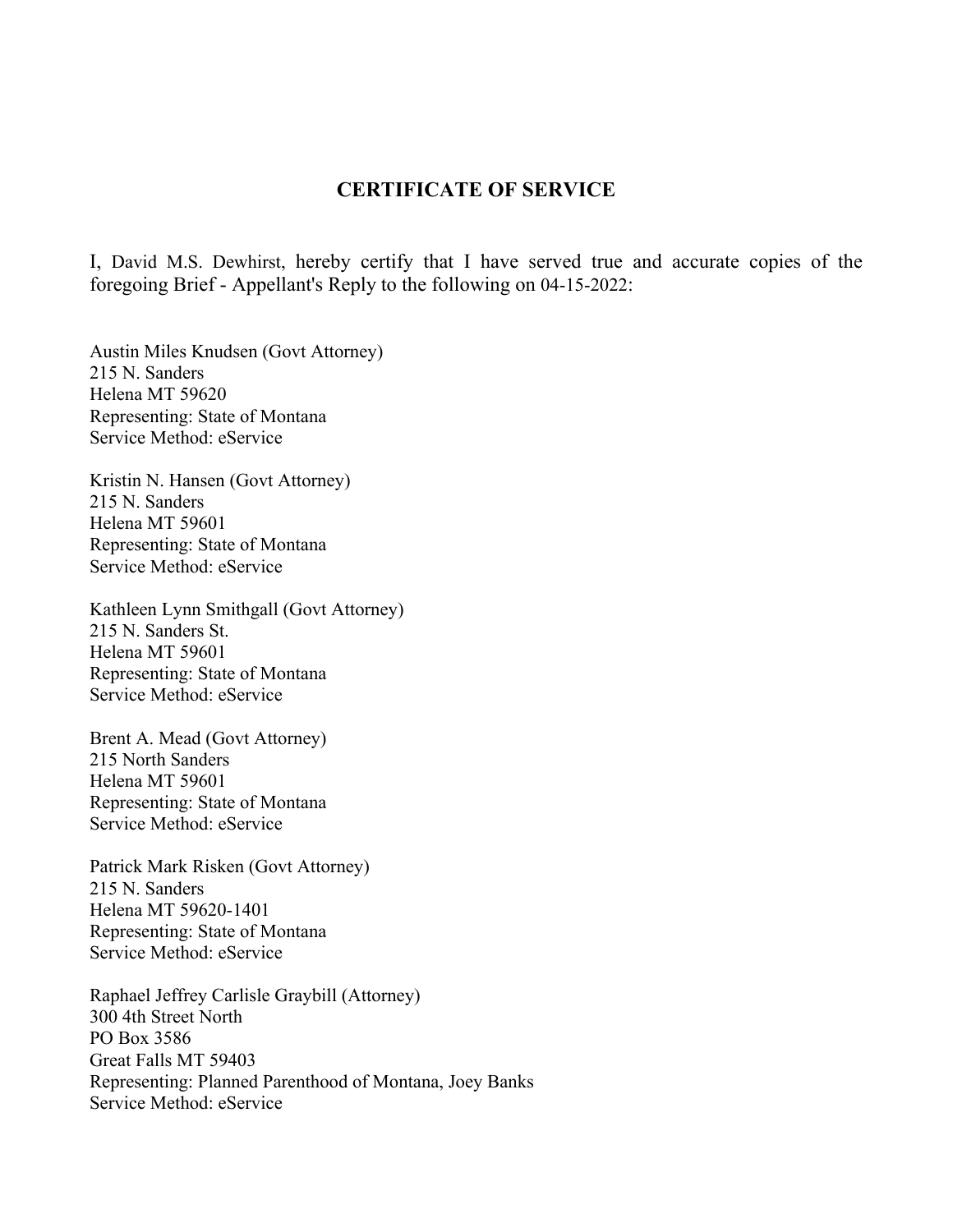Gene R. Jarussi (Attorney) Bishop, Heenan & Davies 1631 Zimmerman Tr, No. 1 Billings MT 59102 Representing: Planned Parenthood of Montana, Joey Banks Service Method: eService

Emily Jayne Cross (Attorney) 401 North 31st Street Suite 1500 P.O. Box 639 Billings MT 59103-0639 Representing: Montana Constitutional Convention Delegates Service Method: eService

Akilah Maya Lane (Attorney) 2248 Deerfield Ln Apt B Helena MT 59601 Representing: ACLU of Montana Foundation, Inc., National Women's Law Center, Center for Reproductive Rights Service Method: eService

Kyle Anne Gray (Attorney) P.O. Box 639 Billings MT 59103 Representing: Montana Constitutional Convention Delegates Service Method: eService

Brianne McClafferty (Attorney) 401 North 31st Street, Suite 1500 P. O. Box 639 Billings MT 59103-0639 Representing: Montana Constitutional Convention Delegates Service Method: eService

Alexander H. Rate (Attorney) 713 Loch Leven Drive Livingston MT 59047 Representing: ACLU of Montana Foundation, Inc., National Women's Law Center, Center for Reproductive Rights Service Method: eService

Lindsay Beck (Attorney) 1946 Stadium Drive, Suite 1 Bozeman MT 59715 Representing: American College of Obstetricians and Gynecologists, American Academy of Family Physicians, American Academy of Nursing, American Academy of Pediatrics, Montana Chapter,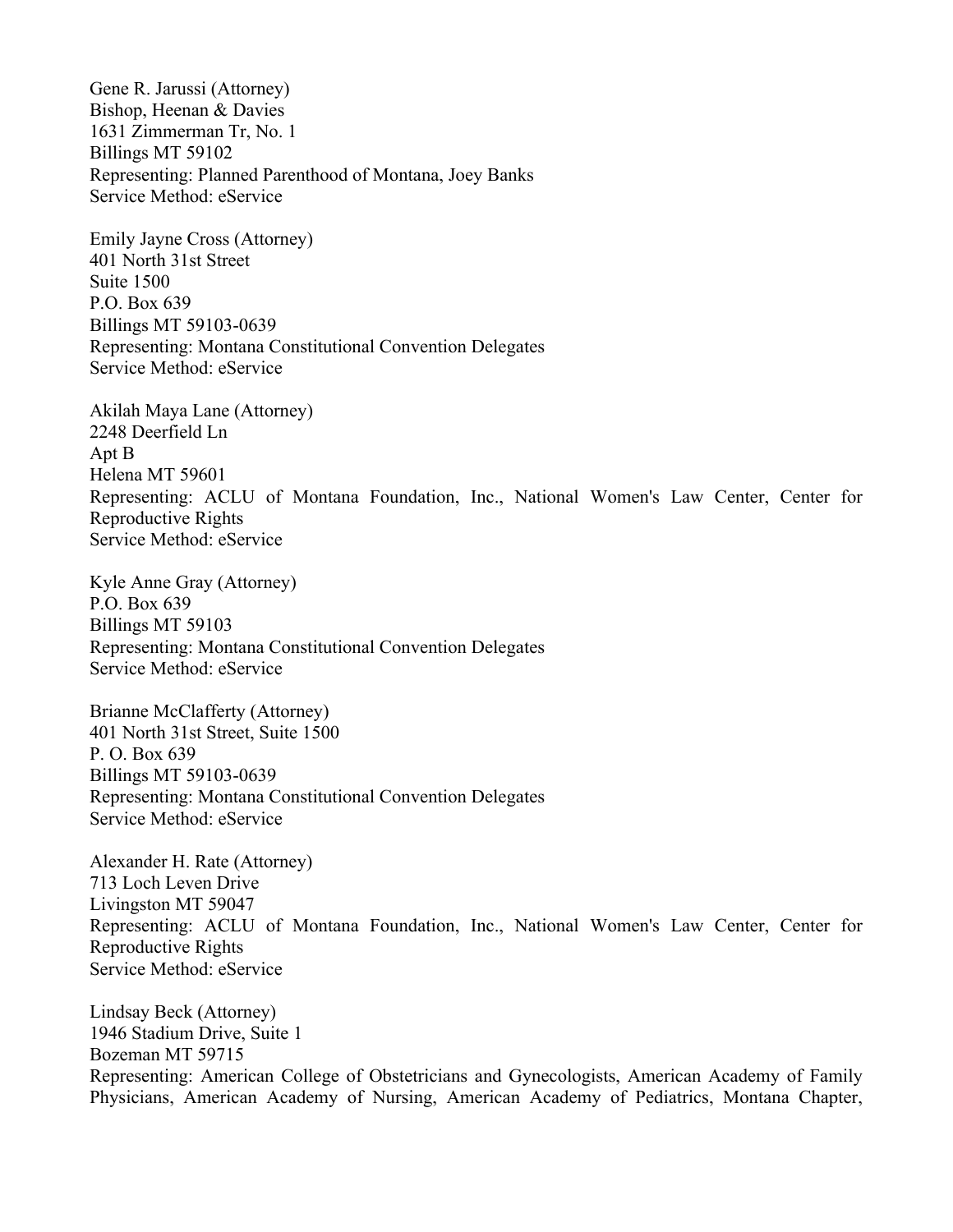American College of Medical Genetics and Genomics, American College of Nurse-Midwives, American College of Osteopathic Obstetricians and Gynecologists, American College of Physicians, American Gynecological and Obstetrical Society, American Medical Association, American Medical Women's Association, American Society for Reproductive Medicine, American Urogynecologic Society, Council of University Chairs of Obstetrics and Gynecology, American Academy of Pediatrics, National Association of Nurse Practitioners in Women's Health, Society for Adolescent Health and Medicine, Society for Maternal-Fetal Medicine, Society for Reproductive Endocrinology and Infertility, Society of Family Planning, Society of OB/GYN Hospitalists Service Method: eService

Matthew Prairie Gordon (Attorney) 1201 Third Ave Seattle WA 98101

Representing: Asian Institute on Gender-Based Violence, Aspen, Caminar Latino, Custer Network Against Domestic Abuse, Inc., District 4 Human Resources Development Council, Domestic and Sexual Violence Services, Idaho Coalition Against Sexual & Domestic Violence, Latinos United for Peace and Equity, Legal Voice, Montana Coalition Against Domestic and Sexual Violence, National Coalition Against Domestic Violence, National Network to End Domestic Violence, Richland County Coalition Against Domestic Violence, Safe in the Bitterroot, Safe Space, Sanders County Coalition for Families, Sexual Assault Counseling Center, UJIMA, Inc., Victim-Witness Assistance Services, YWCA Great Falls, YWCA Missoula Service Method: eService

Kimberly Parker (Attorney) 1875 Pennsylvania Avenue NW Washington DC 20006 Representing: Planned Parenthood of Montana, Joey Banks Service Method: E-mail Delivery

Hana Bajramovic (Attorney) 123 William St., Floor 9 New York NY 10038 Representing: Planned Parenthood of Montana, Joey Banks Service Method: E-mail Delivery

Alice Clapman (Attorney) 1110 Vermont Ave, NW Ste 300 Washington DC 20005 Representing: Planned Parenthood of Montana, Joey Banks Service Method: E-mail Delivery

Nicole Rabner (Attorney) 1875 Pennsylvania Avenue NW Washington DC 20006 Representing: Planned Parenthood of Montana, Joey Banks Service Method: E-mail Delivery

Alan Schoenfeld (Attorney) 7 World Trade Center, 250 Greenwich Street